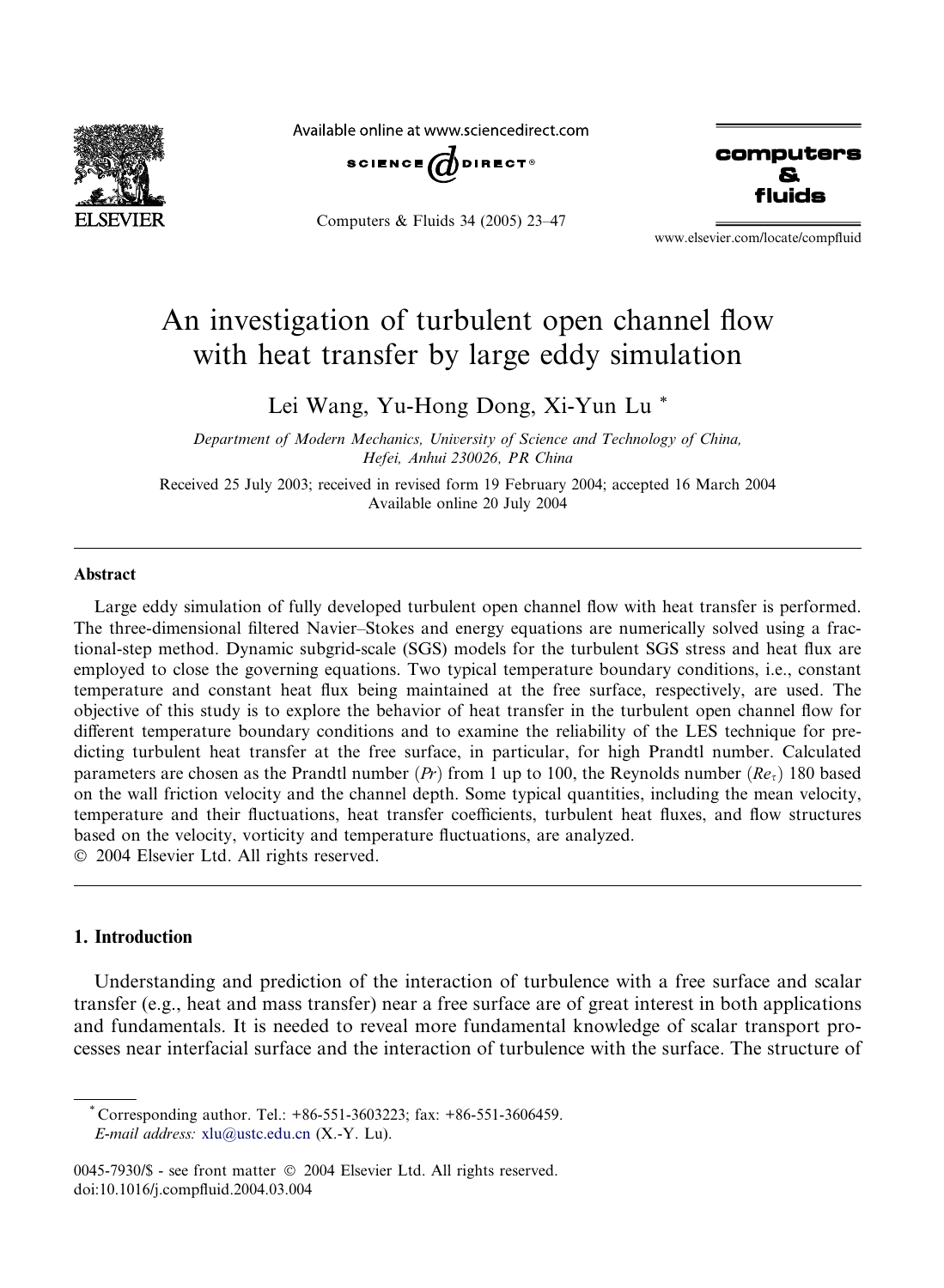turbulence is a key factor to the understanding of scalar transfer rates across interface because most of the resistance to the transfer is generally located just below the interface. This connection with heat and mass transfer problems has provided a strong motivation for clarifying the dynamical processes in the surface region and has led to many experimental and numerical investigations.

As well known, a natural and convenient way to investigate free surface turbulent flow is by use of fully developed turbulent open channel flow, where the turbulence that arrives at the free surface is produced principally at the bottom solid wall. Investigations on open channel turbulence have been performed experimentally and computationally and are briefly reviewed here. Some typical experiments [1–8] have revealed that the most surface renewal events are due to bursting processes near the solid boundary, and verified that large-scale, energy-containing eddies are primarily responsible for surface renewal. A relatively simple scenario emerges from these experiments; low-speed fluid is ejected toward the surface from the bottom wall burst, the fluid rises to the surface to form a surface renewal patch, and a downdraft develops after the interaction. Recently, experimental study [9] has used infrared technology to determine the relationship between the free surface temperature field and the subsurface velocity field and to identify the surface thermal signature of the thin thermal boundary layer.

Although those experiments have revealed much about the processes involved in turbulent surface renewal, considerable difficulty in making accurate velocity and scalar measurements very near the free surface appears. To some extent, an accurate numerical simulation can be employed to study this problem, allowing precise determination of the velocity field very close to the free surface. As well known, direct numerical simulation (DNS) is an efficient approach to analyze the behaviors of turbulence structure and scalar transport near the free surface. However, due to the expensive cost of the DNS, some typical previous work was only limited their investigations to low Reynolds number (usually  $Re_z \le 180$ , defined by the wall friction velocity and the channel depth) and low or moderate Prandtl number ( $Pr \le 2$ ). The DNS calculations [10–13] have been performed to investigate turbulence structures near the free surface in an open channel flow with a zero-shear interface. Recently, some DNS work has been performed to investigate turbulence structure and scalar transport near the free surface in an open turbulent channel flow with a passive scalar. Nagaosa [14] studied the dynamics of well-organized tube-like coherent structures under a free surface and turbulent scalar transfer across the free surface for the turbulent open channel flow at  $Re<sub>\tau</sub> = 150$  and  $Pr = 1$ . Handler et al. [15] investigated fully developed turbulence in the open channel with passive heat transfer at  $Re<sub>r</sub> = 180$  and  $Pr = 2$ , and found the wake-like structure of the patches at the free surface as well as the importance of the interaction of turbulent structures in free surface with heat transport. In addition, Shen et al. [16,17] dealt with numerically and analytically the mixing of a passive scalar in turbulent shear flow with a free surface.

In the problem of heat transfer by fluid flow, the Prandtl number can be ranged from order of unity or less to hundreds. The fundamental mechanism and main statistical characteristics of the fluctuating heat transfer need to be understood. In the case of the heat transfer at low or moderate Prandtl number, a significant temperature gradient exists not only in the diffusive sublayer but also in the region outside the sublayer. High-Prandtl-number heat transfer is of special importance in the understanding of heat transfer near a free surface and in a turbulent boundary layer flow. The heat diffusive sublayer for the high-Prandtl-number heat transfer by the interface or boundary is very thin, and the heat transfer efficiency is primarily controlled by turbulent motions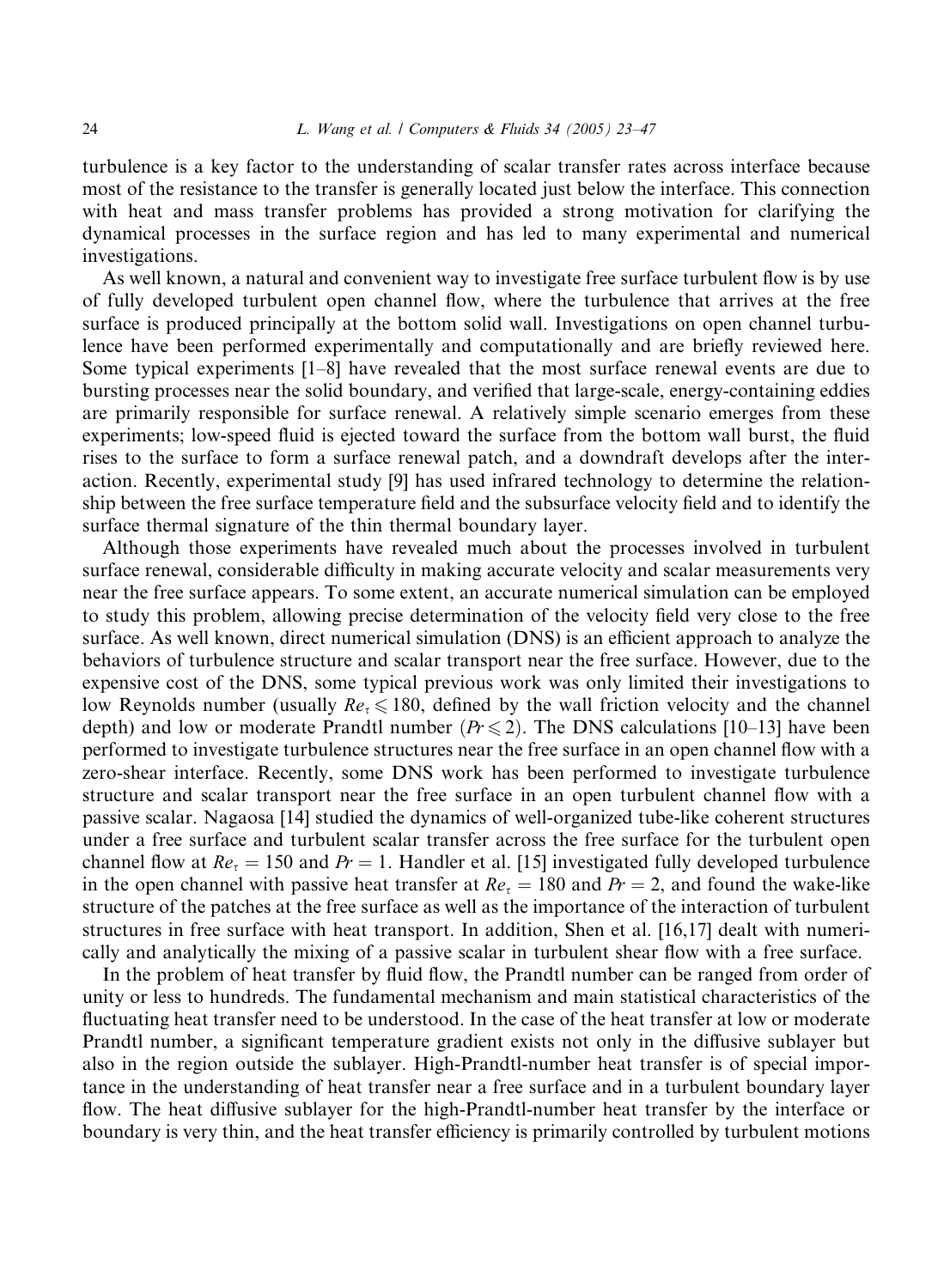very closing to the interface or boundary. The complexity of turbulence interactions near the interface results in unusual behaviors of heat transfer. Thus it is a challenging task to study the heat transfer at high Prandtl number.

It is obviously impossible to use DNS approach to solve problems in which both the Reynolds and Prandtl numbers are large, since the number of mesh points required to describe all the scales is of order  $Pr^3Re^{9/4}$ . However, it is now well established that large eddy simulation (LES) technique, which is much cheaper than the DNS since it solves only the large-scale components of turbulent flow and models the subgrid-scales (SGS) effects via SGS models, provides an effective tool to study some detailed features of turbulent flows. In the LES approach, the SGS model is a key problem. A dynamic SGS model was proposed by Germano et al. [18] which overcome some shortcomings of the classical Smagorinsky model [19]. The dynamic model gained a remarkable success in the past decade and it gave a new impetus to the development of new strategies for the LES [20–22]. Recently, an improved dynamic SGS model, including subgrid turbulent stress and heat flux models, for thermally stratified flow was proposed and applied to the thermally stratified turbulent channel flows for investigating the coupled shear and buoyancy effects on turbulent heat transfer [23,24]. On account of the improvements made by the SGS models, it becomes highly tempting to use the dynamic SGS model for studying turbulent flow with scalar transfer at high Prandtl or Schmidt numbers [22,25,26].

To obtain reliable LES results for turbulent flow and heat transfer in turbulent open channel flow, in particular, for high-Prandtl-number heat transfer, it is needed to ensure that replacing DNS by LES will not produce significant deviation in the large scales of turbulent and thermal fields. The LES approach, coupled with dynamic SGS turbulent stress and heat flux models, has been already employed to study fully developed turbulent two-walled channel flow with scalar transfer at high Prandtl and Schmidt number [22,25]. Comparison of the LES results with known turbulent statistics and well-established correlations for the scalar transfer rate have revealed a very good quantitative agreement at high Prandtl and Schmidt numbers. On the other hand, it is found that, since turbulence distortion is less severe near a free surface than near a solid wall, there is no doubt that the LES approach provides an accurate description of the large-scale dynamics in the surface-influenced region of an open channel flow [27,28]. Salvetti et al. [27] employed the LES technique to investigate decaying turbulence in an open channel without heat transfer and found that the LES approach is able to reproduce the features of the decay process observed in the direct simulation and to handle the anisotropic nature of the flow. Calmet and Magnaudet [28] performed the LES to deal with statistical characteristics of turbulence in the near surface region for a steady open channel flow without heat transfer. They revealed that the correct dissipation profile close to the surface being recovered through the LES calculation and confirmed that near-surface dissipation is essentially governed by viscous effects affecting the large-scale motions. Consequently, there seems to be no particular difficulty in reproducing correctly the large-scale turbulent and thermal fields in the free surface region by means of the LES approach.

Usually, a fully developed turbulent open channel flow is used as the basis in this study. The motivation is principally concerned with the relationship between turbulent structure and temperature field near the free surface. The turbulent open channel flows with two kinds of boundary condition for temperature at the free surface are investigated. The Prandtl number  $(Pr)$  ranges from 1 up to 100 and the Reynolds number  $(Re<sub>\tau</sub>)$  is 180 based on the wall friction velocity and the channel depth. The boundary conditions consist of both constant temperature and fixed heat flux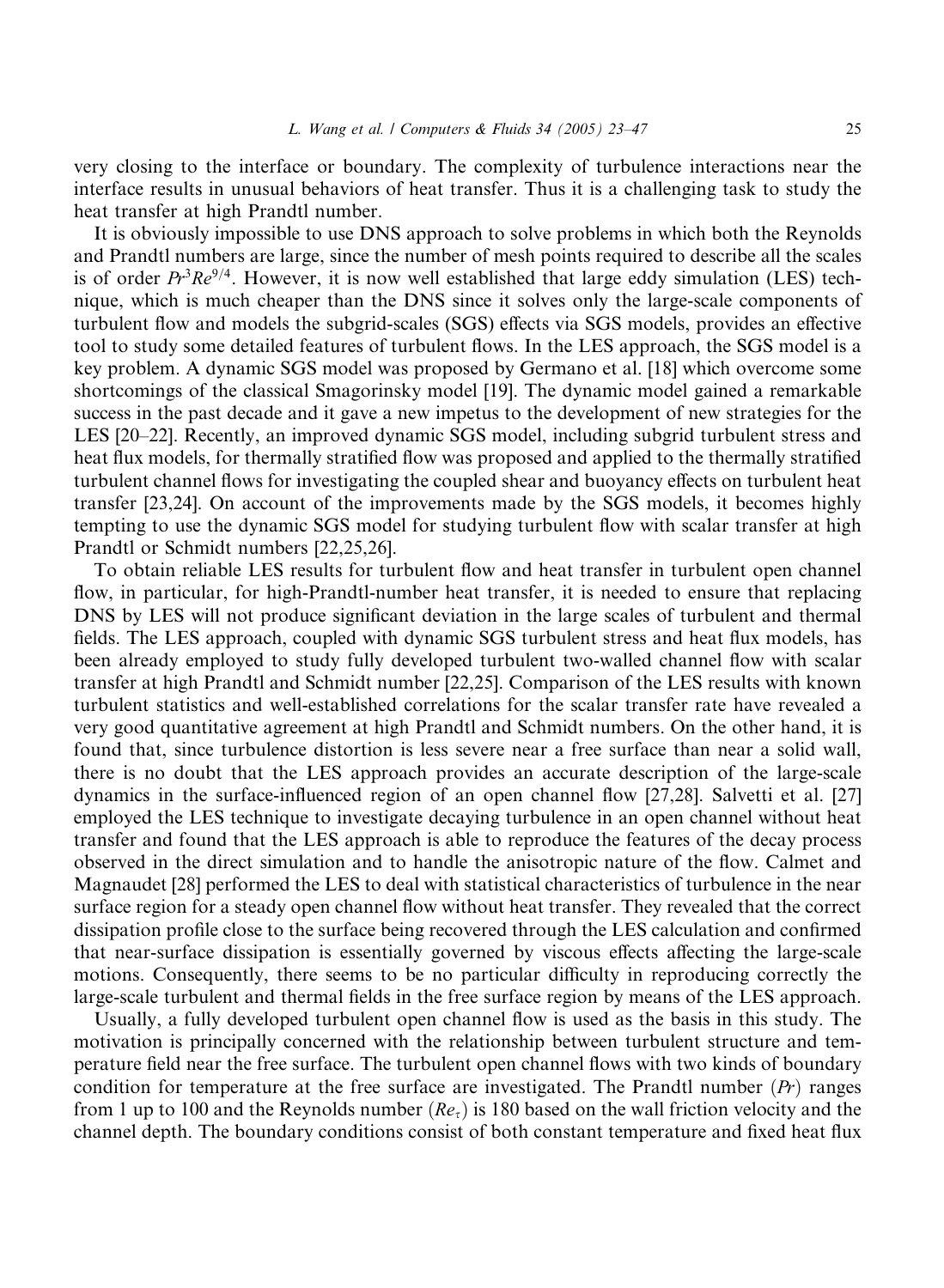at the free surface. The three-dimensional resolved incompressible Navier–Stokes equations and the energy equation are solved simultaneously by the fractional-step method proposed by Kim and Moin [29], Verzicco and Orlandi [30]. Dynamic SGS models for SGS turbulent stresses and turbulent heat fluxes are used to closure the equations.

This paper is organized as follows. The mathematical formulations and the dynamic SGS models for modeling turbulent stresses and heat fluxes are described in Section 2. The numerical method and its validation are given in Section 3. In Section 4, statistical turbulence quantities and flow structures are discussed. Finally, concluding remarks are summarized in Section 5.

## 2. Mathematical formulations

To investigate heat transfer near a free surface for fully developed turbulent open channel flow in the absence of significant surface deformations or buoyancy effects, as schematically shown in Fig. 1, the three-dimensional filtered incompressible Navier–Stokes and energy equations are simultaneously solved. Two typical temperature boundary conditions at the free surface are used. One is that constant temperature is maintained at the free surface (hereafter, referred to as condition-1), and the other is that the interfacial heat flux is fixed at the free surface (condition-2). To non-dimensionalize the governing equations, the wall friction velocity  $u<sub>z</sub>$  is used as the velocity scale, the channel depth  $\delta$  as the length scale. Further,  $\Delta T = T_{\rm B} - T_{\rm F}$  for condition-1 and  $q_0\delta/k$  for condition-2 are employed as the temperature scale, respectively, where  $T_B$  and  $T_F$  denote the temperature on the bottom wall and on the free surface, respectively,  $k$  represents the thermal conductivity, and  $q_0$  is the magnitude of heat flux directed normal to the free surface. The nondimensional governing equations are given as

$$
\frac{\partial \bar{u}_i}{\partial x_i} = 0 \tag{1}
$$

$$
\frac{\partial \bar{u}_i}{\partial t} + \frac{\partial}{\partial x_j} (\bar{u}_i \bar{u}_j) = -\frac{\partial \bar{p}}{\partial x_i} + \frac{1}{Re_{\tau}} \frac{\partial^2 \bar{u}_i}{\partial x_j \partial x_j} - \frac{\partial \tau_{ij}}{\partial x_j} + \delta_{i1}
$$
(2)



Fig. 1. Sketch of open channel flow with heat transfer.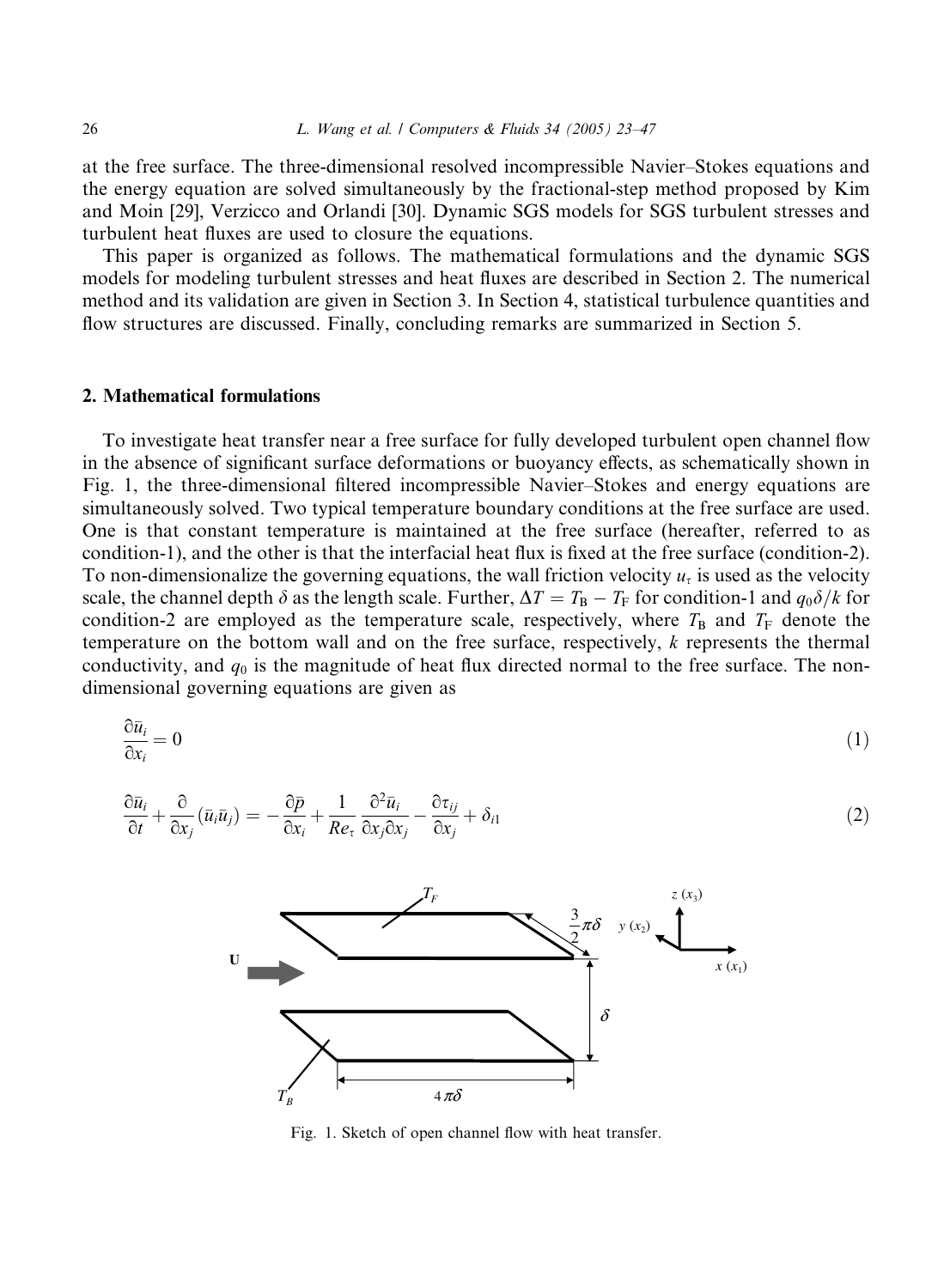L. Wang et al. / Computers & Fluids 34 (2005) 23–47 27

$$
\frac{\partial \overline{T}}{\partial t} + \frac{\partial (\overline{T} \overline{u}_j)}{\partial x_j} = \frac{1}{Re_{\tau} Pr} \frac{\partial^2 \overline{T}}{\partial x_j \partial x_j} - \frac{\partial q_j}{\partial x_j}
$$
(3)

where  $\tau_{ij} = R_{ij} - \delta_{ij}R_{kk}/3$ ,  $R_{ij} = \overline{u_i u_j} - \overline{u_i} \overline{u_j}$ ,  $q_j = \overline{T} u_j - \overline{T} \overline{u_j}$ , overbar "-" represents the resolved variable. The Reynolds number  $Re<sub>z</sub>$  is defined as  $Re<sub>z</sub> = u<sub>z</sub> \delta/v$ , and the Prandtl number Pr as  $Pr = v/\kappa$ , where v is the kinematic viscosity and  $\kappa$  is the thermal diffusivity of the fluid.  $\bar{u}_i$  and  $\bar{T}$ are the resolved velocity and temperature.  $\bar{p}$  is the resolved modified pressure, which contains a term  $R_{kk}/3$ . The resolved velocity  $\bar{u}_i$   $(i = 1, 2, 3)$ , for writing convenience, is represented as u, v and w in the streamwise  $(x)$ , spanwise  $(y)$  and vertical  $(z)$  directions, respectively.

In Eqs. (2) and (3),  $\tau_{ij}$  and  $q_j$  represent SGS turbulent stress and heat flux, respectively, which need to be modeled by SGS models. It is assumed that the heat transfer is a passive scalar that does not influence the flow dynamics. Thus the temperature depends on both  $Re<sub>r</sub>$  and Pr. The overall expressions of the SGS stresses and heat flux read, respectively

$$
\tau_{ij} = -2C\overline{A}^2 |\overline{S}|\overline{S}_{ij}, \qquad q_j = -\frac{C\overline{A}^2}{Pr_{\text{T}}} |\overline{S}|\frac{\partial \overline{T}}{\partial x_j}
$$
\n(4)

where  $\overline{S}_{ij} = (\partial \overline{u}_i/\partial x_j + \partial \overline{u}_j/\partial x_i)/2$ ,  $|\overline{S}| = [2\overline{S}_{ij}\overline{S}_{ij}]^{1/2}$ .  $\overline{\Delta}$  is the filter width, and  $Pr_{\overline{I}}$  represents the turbulent Prandtl number.

Here, the model coefficients of C and  $Pr<sub>T</sub>$  in Eq. (4) are obtained by use of the approach proposed by Germano et al. [18]. After introducing a test filtering with a filter width  $\overline{A}$  to Eqs. (1)– (3), the coefficients C and  $Pr<sub>T</sub>$  can be dynamically determined as

$$
C = -\frac{1}{\overline{A}^2} \frac{\langle L_{ij} M_{ij} \rangle_S}{\langle M_{ij} M_{ij} \rangle_S}, \qquad Pr_{\rm T} = -C\overline{A}^2 \frac{\langle F_i F_i \rangle_S}{\langle E_i F_i \rangle_S} \tag{5}
$$

where  $M_{ij} = 2\alpha^2 |\hat{\overline{S}}| [\hat{\overline{S}}_{ij} - \frac{1}{3} \hat{\overline{S}}_{kk} \delta_{ij}] - \hat{m}_{ij}, L_{ij} = \overline{u}_i \hat{\overline{u}}_j - \hat{\overline{u}}_i \hat{\overline{u}}_j - \frac{1}{3} (\overline{u}_k \hat{\overline{u}}_k - \hat{\overline{u}}_k \hat{\overline{u}}_k) \delta_{ij}, m_{ij} = 2|\overline{S}| [\overline{S}_{ij} - \frac{1}{3} \overline{S}_{kk} \delta_{ij}],$  $E_i = \hat{u}_i \hat{\overline{T}} - \overline{u}_i \overline{\overline{T}}$ ,  $F_i = \alpha^2 |\hat{\overline{S}}| \hat{B}_i - |\overline{S}| B_i$ , and  $B_j = \partial \overline{T} / \partial x_j$ .

Here,  $\alpha = \frac{\hat{\alpha}}{\hat{\beta}}/\overline{\hat{\beta}}$  is chosen as 2 in the present calculation,  $\langle \rangle_S$  denotes some kind of spatial averaging to remove the calculation oscillation [18]. In the present calculation, the average is taken in the plane parallel to the wall plate [25–28].

At the bottom wall  $z = 0$ , no-slip and no-penetration velocity conditions are imposed. The boundary conditions applied at  $z = 1$  are those for a shear-free interface without deformation,

$$
\bar{w} = 0, \qquad \frac{\partial \bar{u}}{\partial z} = \frac{\partial \bar{v}}{\partial z} = 0 \tag{6}
$$

The flow and temperature fields are assumed to be statistically homogeneous in the streamwise and spanwise directions. Thus, periodic boundary conditions are used in both the directions. For condition-1, two different constant temperatures, with the bottom temperature being greater than the free surface, are imposed on the free surface and the bottom wall,

$$
\overline{T} = T_{\rm F} = 0, \quad \text{at } z = 1; \qquad \overline{T} = T_{\rm B} = 1, \quad \text{at } z = 0 \tag{7}
$$

For condition-2, constant heat flux, directed out of the top boundary, is set at the free surface, and constant temperature is maintained on the bottom wall,

$$
\frac{\partial \overline{T}}{\partial z} = -1, \quad \text{at } z = 1; \qquad \overline{T} = T_B = 0, \quad \text{at } z = 0 \tag{8}
$$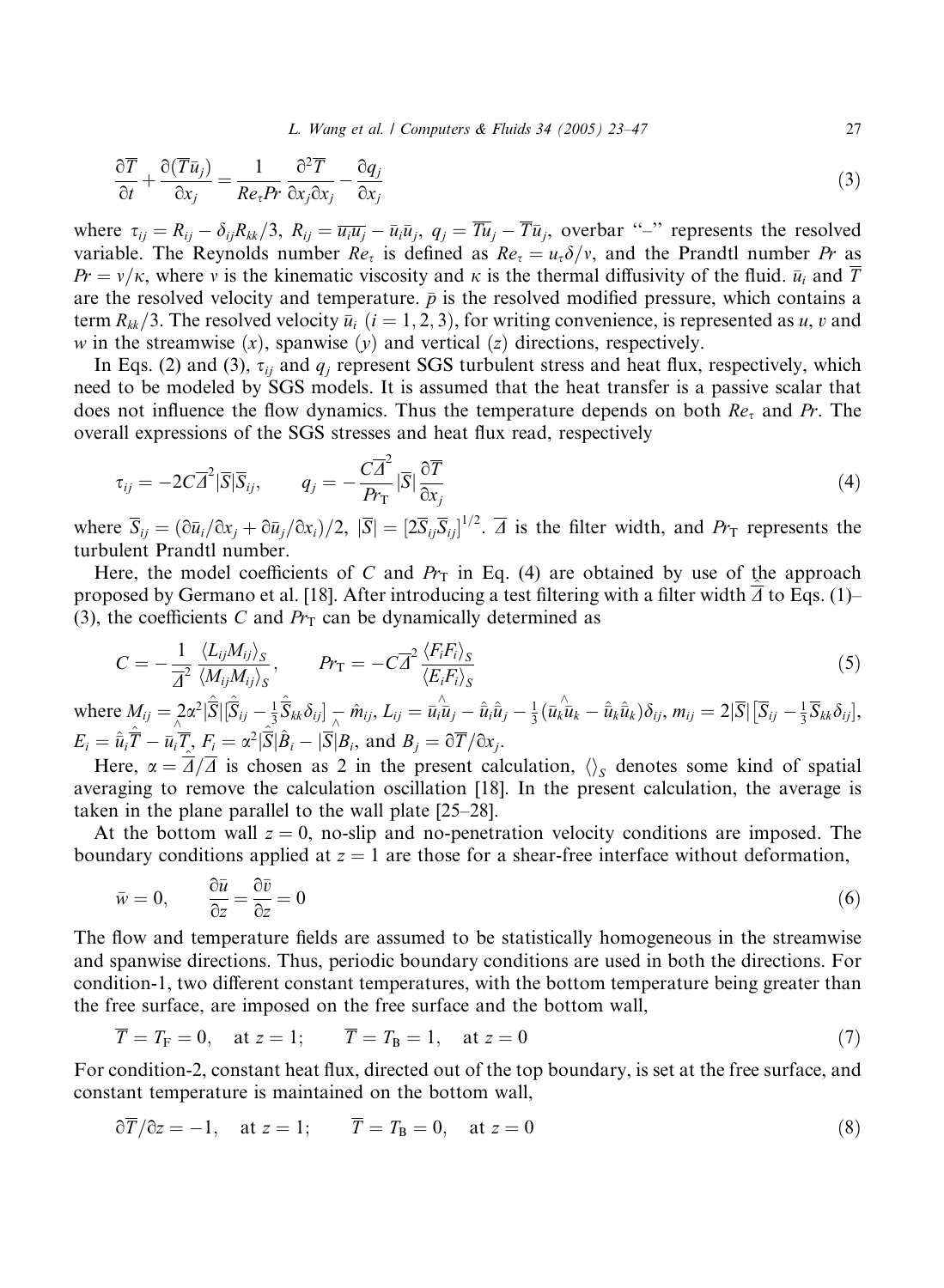Heat transfer computation is started after the flow field has statistically reached fully developed turbulent state. Initial temperature field is set to be a linear distribution along the z-direction (i.e.,  $\overline{T} = 1 - z$  and  $\overline{T} = -z$  for the condition-1 and condition-2, respectively) and homogeneous in the horizontal planes.

## 3. Numerical methods

To perform LES calculation, a fractional-step method developed by Kim and Moin [29] and Verzicco and Orlandi [30] is employed to solve Eqs. (1)–(3). Spatial derivatives are discretized by a second order central difference. Time advancement is carried out by the semi-implicit scheme using the Crank–Nicolson scheme for the viscous terms and the three-stage Runge– Kutta scheme for the convective terms. The low-storage Runge–Kutta methods have the additional advantage that the minimum amount of computer run-time memory is realized. The discretized formulation was described in detail by Verzicco and Orlandi [30] and Verzicco and Camussi [31].

In this study, the size of computational domain is  $4\pi\delta \times 3\pi\delta/2 \times \delta$  with the corresponding grid number  $97 \times 97 \times 97$  in the streamwise, spanwise and vertical directions, respectively. The domain size is chosen such that two-point correlations in both the streamwise and spanwise directions are negligibly small. The grid independence of the present calculation has been ensured for every simulation. The grid is uniform along both the streamwise and spanwise directions. In the vertical direction, to increase the grid resolution near the top free surface and bottom wall, respectively, the grid distribution is stretched so that it is sufficient to resolve the viscous sublayer and diffusive sublayer near the boundary [32,33]. The grid spacing is determined by the requirement that at least three points are within the diffusive sublayer near each boundary [25,26].

To verify the performance of the present LES calculation at high Prandtl number, a typical case is considered for fully developed turbulent two-walled channel flow with passive heat transfer at  $Pr = 100$  and  $Re = 10<sup>4</sup>$  based on the centerline mean velocity and the half-width of the channel. Fig. 2 shows the profile of the mean temperature normalized by the friction temperature. Experimental and computational data [34] at  $Pr = 95$  with the same Reynolds number are also given in Fig. 2. Although the Prandtl number in the present calculation is somewhat different from that in [34], both results are reasonably in good agreement with each other.

Moreover, extensive validations and verifications relevant to the present code have been performed in our previous work, including thermally stratified turbulent channel flow [23,24], turbulent channel flows with passive scalar transfer [25,26], oscillating turbulent boundary layer flow [35], oscillating turbulent channel flow with heat transfer [36], and thermally stratified turbulent channel flow with temperature oscillation [37]. It can be confirmed that our calculation is reliable for the prediction of statistical quantities of the turbulent flow and heat transfer. To further validate and verify the present calculation for turbulent open channel flow with heat transfer near a free surface, some quantitative comparison will be given in the following section.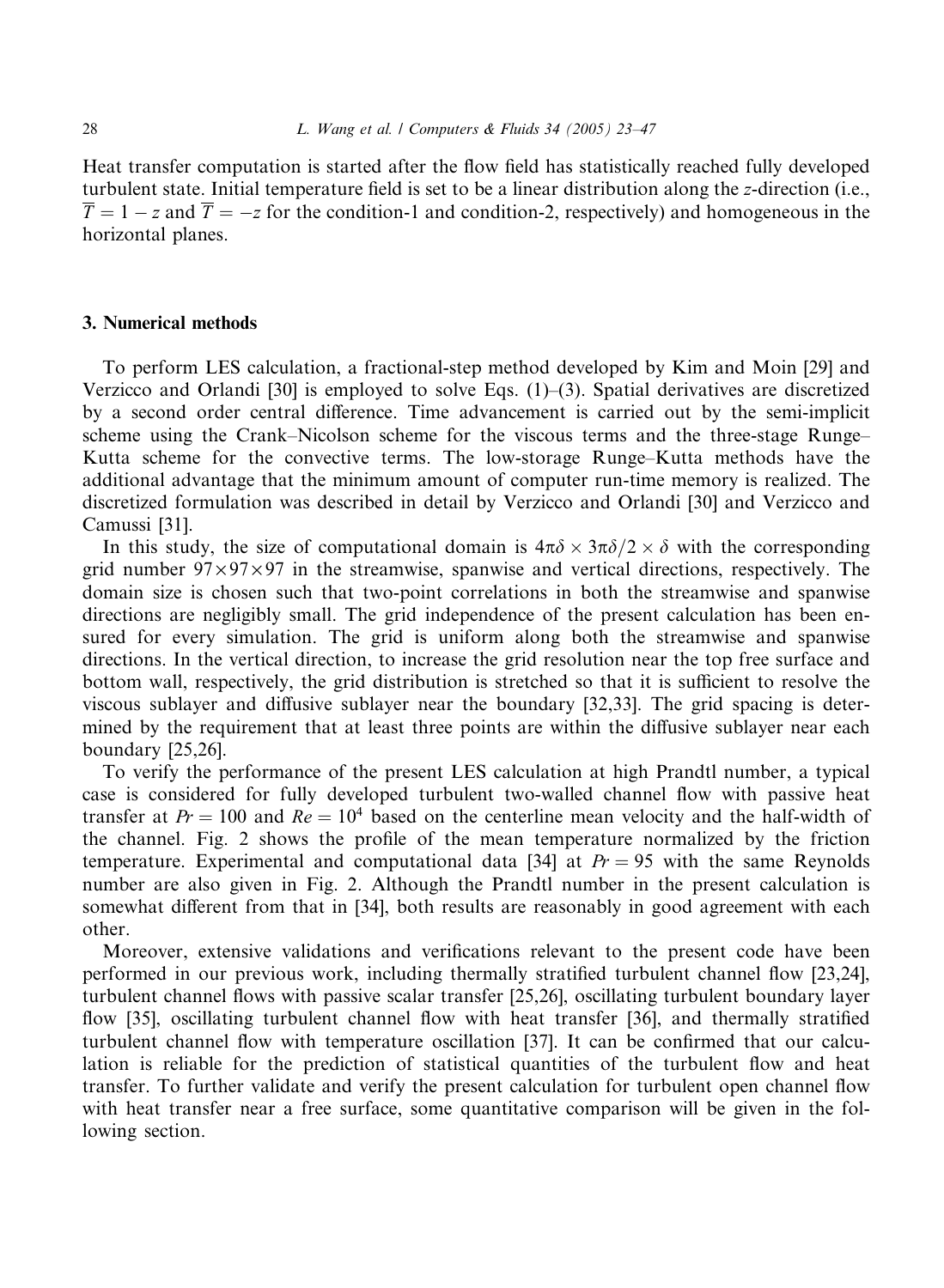

Fig. 2. Profile of the mean temperature for turbulent two-walled channel flow with passive heat transfer at  $Pr = 100$ and comparison with experimental and computational data [34].

## 4. Results and discussion

## 4.1. Velocity statistics

As turbulent open channel flow with passive heat transfer is considered, the velocity and temperature fields are uncoupled. Fig. 3 shows the mean streamwise velocity versus  $z_{\rm B}^+$  at  $Re_\tau = 180$ , where  $z_B^+$  is the vertical distance from the bottom wall normalized by the friction velocity and is defined as  $z_B^+ = zu_\tau/v$ . Based on previous investigations [12–15], the velocity



Fig. 3. Profile of the mean streamwise velocity for turbulent open channel flow at  $Re<sub>\tau</sub> = 180$  and comparison with experimental data [10] and computational result [15].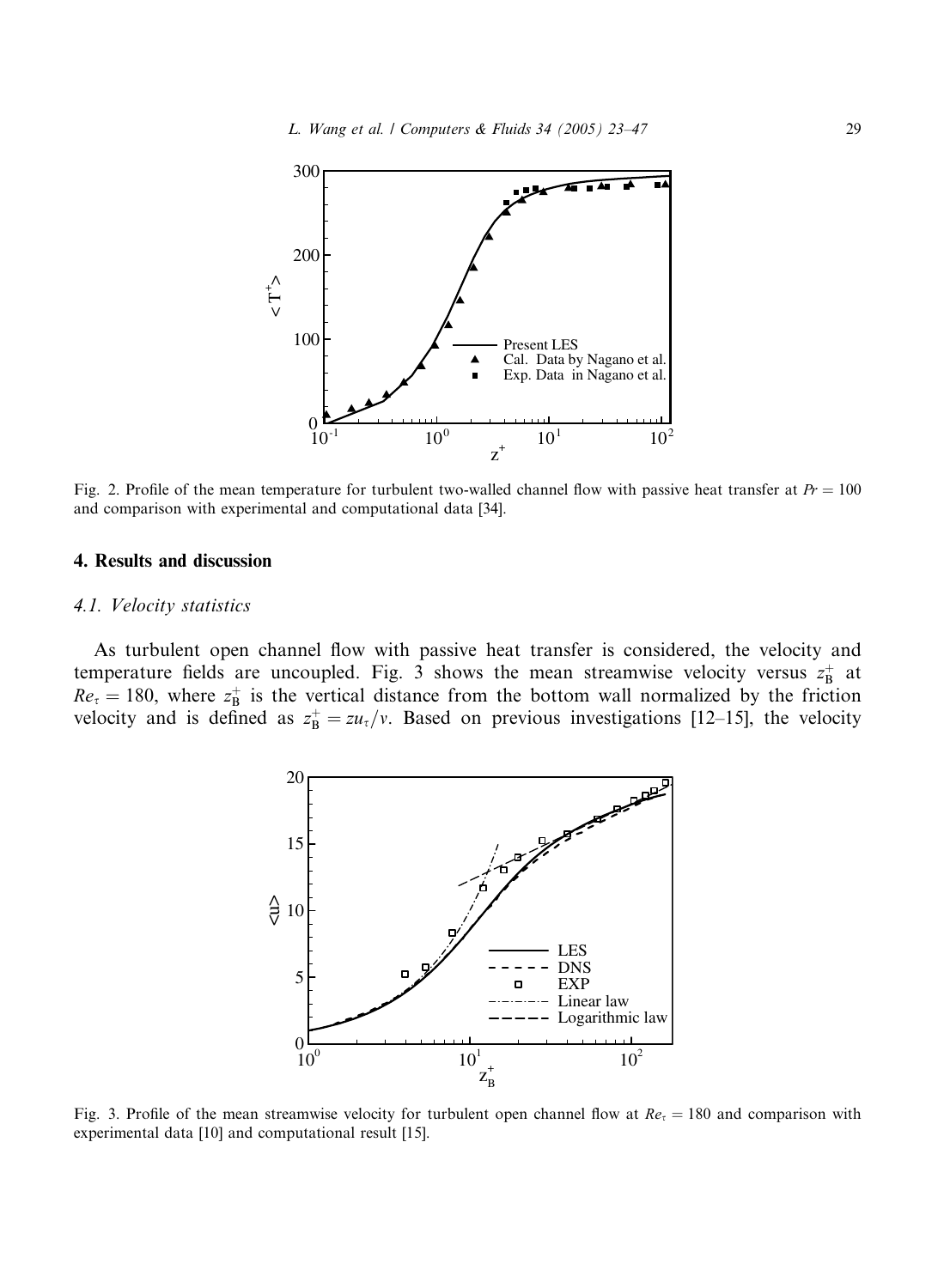

Fig. 4. Profiles of the root-mean-square velocity at  $Re<sub>z</sub> = 180$  and comparison with experimental data [10] and DNS result [15].

statistics near the no-slip boundary are not affected by the existence of a free surface. From Fig. 3, there exists a buffer layer followed by a standard logarithmic region in the mean velocity profile, which is closely similar to that of fully developed turbulent two-walled channel flow. However, there is a slight deviation from the classic logarithmic region in the wall law for  $z_B^+ > 100$  which must be assumed to be due to the presence of the free surface. To validate and verify quantitatively the present calculation, some typical experimental data [10] and DNS result [15] are also plotted in Fig. 3; our calculated results are in good agreement with them.

The profiles of turbulence intensity, i.e., the root-mean-square values of the streamwise, spanwise and vertical velocity fluctuations ( $u_{\rm rms}$ ,  $v_{\rm rms}$  and  $w_{\rm rms}$ ), are shown in Fig. 4. The turbulence intensities exhibit characteristics near the bottom wall being in agreement with standard two-walled channel flow [25,32] and show a strong anisotropy near the shear-free boundary. Based on the analysis of the turbulence kinetic energy, the mechanism of the strong anisotropy near the free surface is closely related to the effect of the pressure–strain on the energy transfer [38]. Meanwhile, it is noted that our calculated result agrees well with the experimental data [10] and DNS result [15].

#### 4.2. Temperature statistics

To further validate the present LES of fully developed turbulent open channel flow with heat transfer for both the temperature conditions in Eqs. (7) and (8), Fig. 5 shows the mean temperature  $(T_F^+)$  versus the vertical distance  $(z_B^+)$  at  $Pr = 2$ , where  $T_F^+$  represents the temperature normalized by the friction temperature at the free surface. It is found that our calculated results for both the temperature conditions at the free surface agree well with the DNS data [15]. Some typical validation for high Pr numbers has been given in Fig. 2 and in our previous work [25,26]; it is confirmed that the present LES calculation can reasonably predict turbulent heat transfer at high Pr number.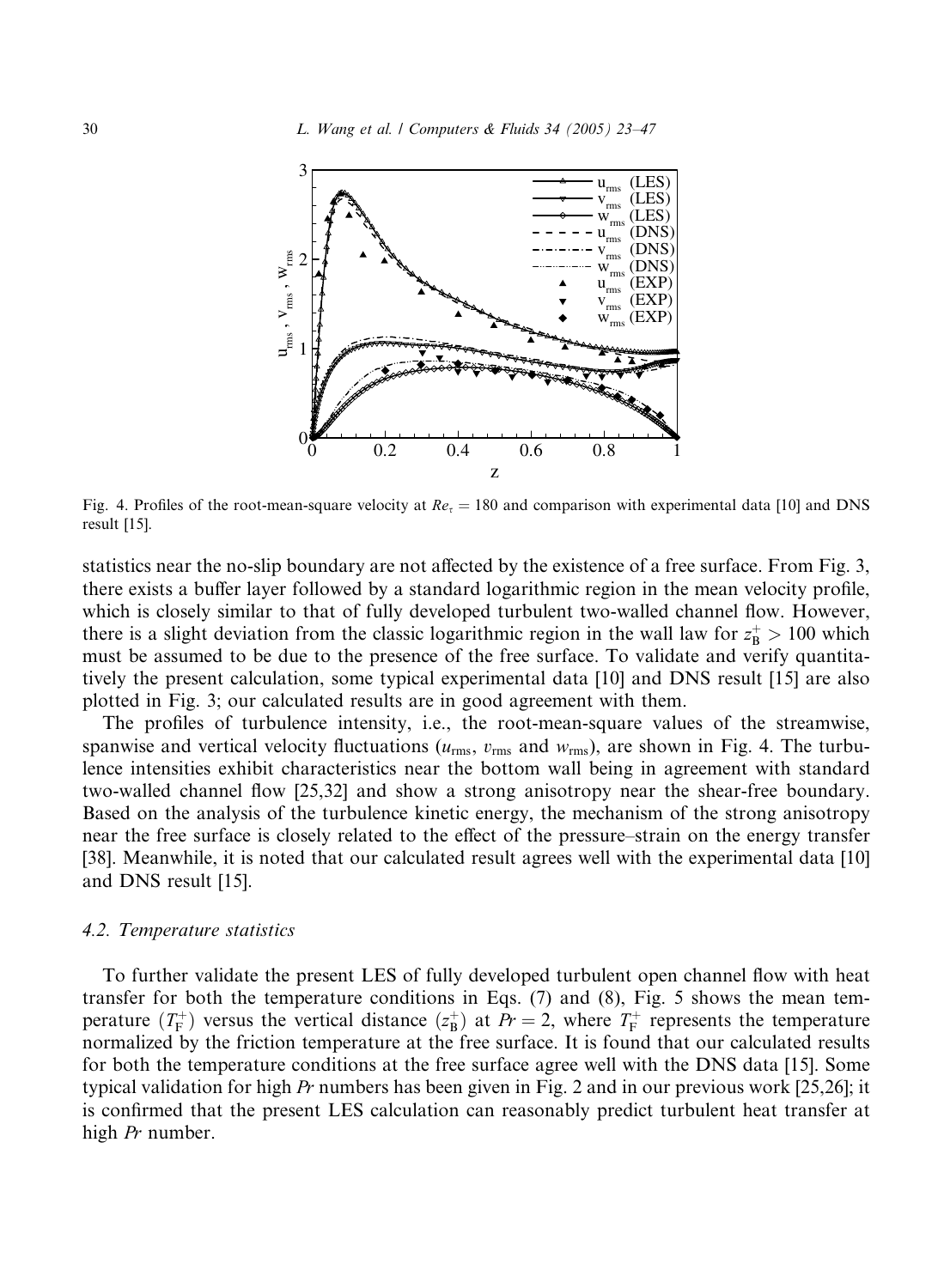

Fig. 5. Profile of the mean temperature at  $Pr = 2$  and comparison with DNS data [15].

To exhibit the global behavior of the mean temperature over the vertical channel, Fig. 6 shows the profiles of the mean temperature. The distributions of the mean temperature for condition-1 (Fig. 6a) and condition-2 (Fig. 6b) are obviously different for the same  $Pr$  number. The diffusive sublayer becomes thinner and thinner with the increase of Pr number. Shaw and Hanratty [43] investigated experimentally and theoretically on fully developed turbulent wall flow with heat transfer, and proposed that the diffusive sublayer thickness at different Pr numbers were related approximately by the  $Pr^{-1/3}$  law predicted theoretically [39] and by the  $Pr^{-0.3}$  law proposed experimentally [43]. It is easy to find that the values of the diffusive sublayer thickness near the bottom wall for different Pr numbers are very close to those laws  $Pr^{-1/3}$  or  $Pr^{-0.3}$ . The character is consistent with the two-walled turbulent channel flow with heat transfer [25]. Meanwhile, by checking Fig. 6, the diffusive sublayer near the free surface is thinner than that near the bottom wall for the same  $Pr$  number. Here, it is interesting to note that the values of the diffusive sublayer thickness near the free surface are related by the law  $Pr^{-1/2}$  approximately in consistent with the prediction of standard surface renewal model [6].

As shown in Fig. 6, the mean temperature at the free surface (denoted by  $T_{F0}$ ) varies with  $Pr$  number for condition-2 and its distribution is shown in Fig. 7. It is reasonably predicted that the mean surface temperature increases with the increase of  $Pr$ . As a typical case, compared to the surface temperature at  $Pr = 2$  obtained by the DNS [15], the present calculated surface temperature at  $Pr = 2$  is  $-0.1335$  approximately, which agrees well with the DNS data  $-0.133.$ 

The profiles of the mean temperature, normalized by the friction temperature, near the bottom wall are shown in Fig. 8 versus  $z_B^+ = zu_\tau/v$  in logarithmic scale. Here, the mean temperature is given as

$$
\langle T_{\rm B}^+ \rangle = [T_{\rm B} - \langle \overline{T}(z) \rangle] / T_{\rm B}^{\tau}
$$
\n(9a)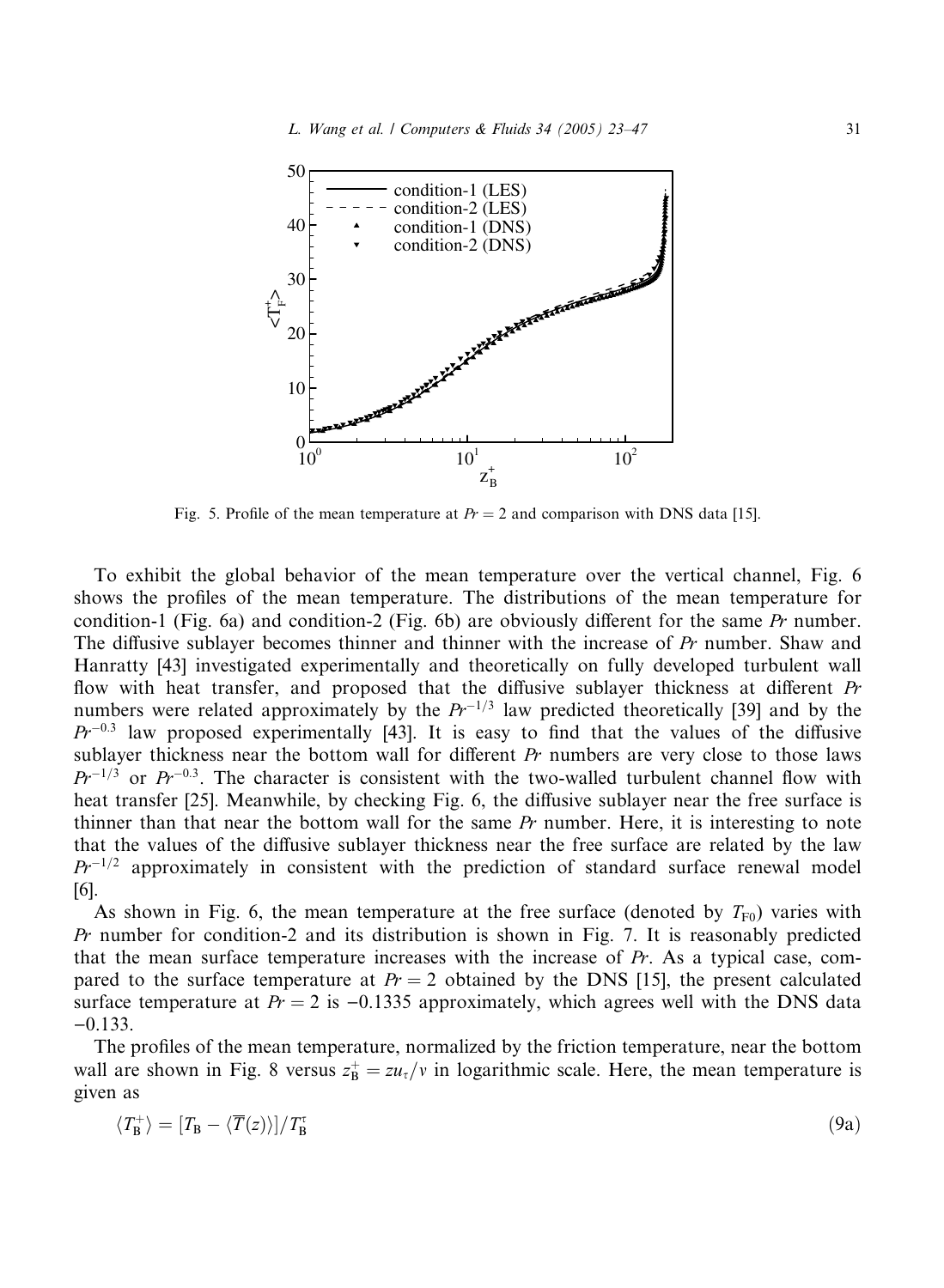

Fig. 6. Distributions of the mean temperature for different Prandtl numbers in global coordinate: (a) condition-1; (b) condition-2.

where  $T_{\rm B}^{\tau}$  is the friction temperature at the bottom wall and is defined as

$$
T_{\rm B}^{\tau} = \frac{\kappa}{u_{\tau}} \left| \frac{\partial \langle \overline{T} \rangle}{\partial z} \right|_{z=0} \tag{9b}
$$

From Fig. 8a and b, it is noted that the mean temperature profiles near the bottom wall for condition-1 (Fig. 8a) and condition-2 (Fig. 8b) are similar with each other for the same  $Pr$  number. Thus, the temperature statistics near the no-slip boundary are nearly not affected by the existence of a free surface with different temperature conditions. Such the behavior is similar to the mean velocity profile in Fig. 3 and the previous findings [12–15].

Similar to the mean velocity distribution, there exists a buffer layer followed by a logarithmic region in the mean temperature profile near the bottom wall in Fig. 8, where,  $\langle T_{\rm B}^+ \rangle$  behaves as

$$
\langle T_{\mathbf{B}}^{+} \rangle = \beta_1 (Pr) z_{\mathbf{B}}^{+} \tag{10a}
$$

$$
\langle T_{\rm B}^+ \rangle = \alpha \ln z_{\rm B}^+ + \beta_2 (Pr) \tag{10b}
$$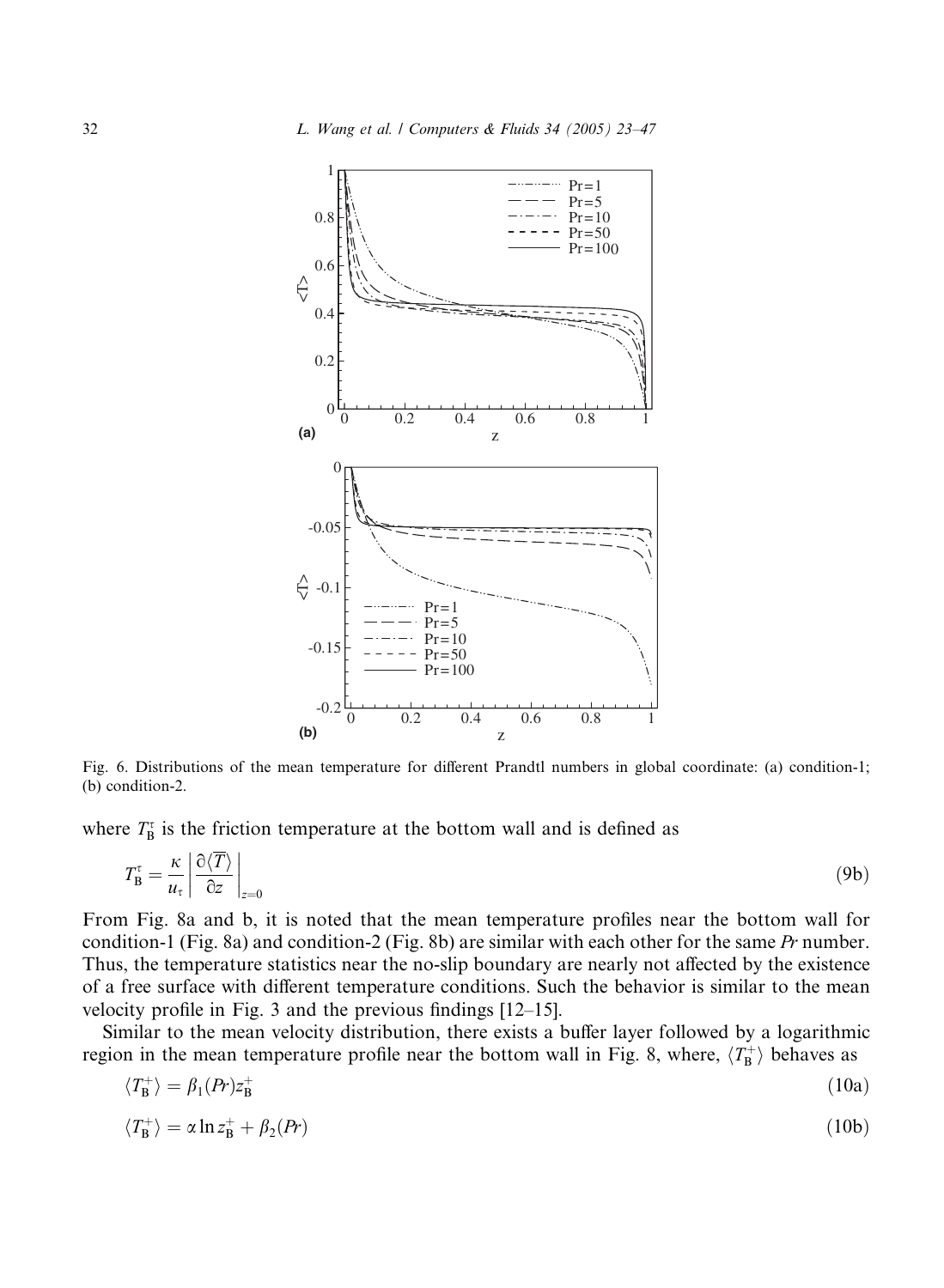

Fig. 7. Mean surface temperature at the free surface for condition-2 versus the Prandtl number.



Fig. 8. Profiles of the mean temperature near the bottom wall: (a) condition-1; (b) condition-2.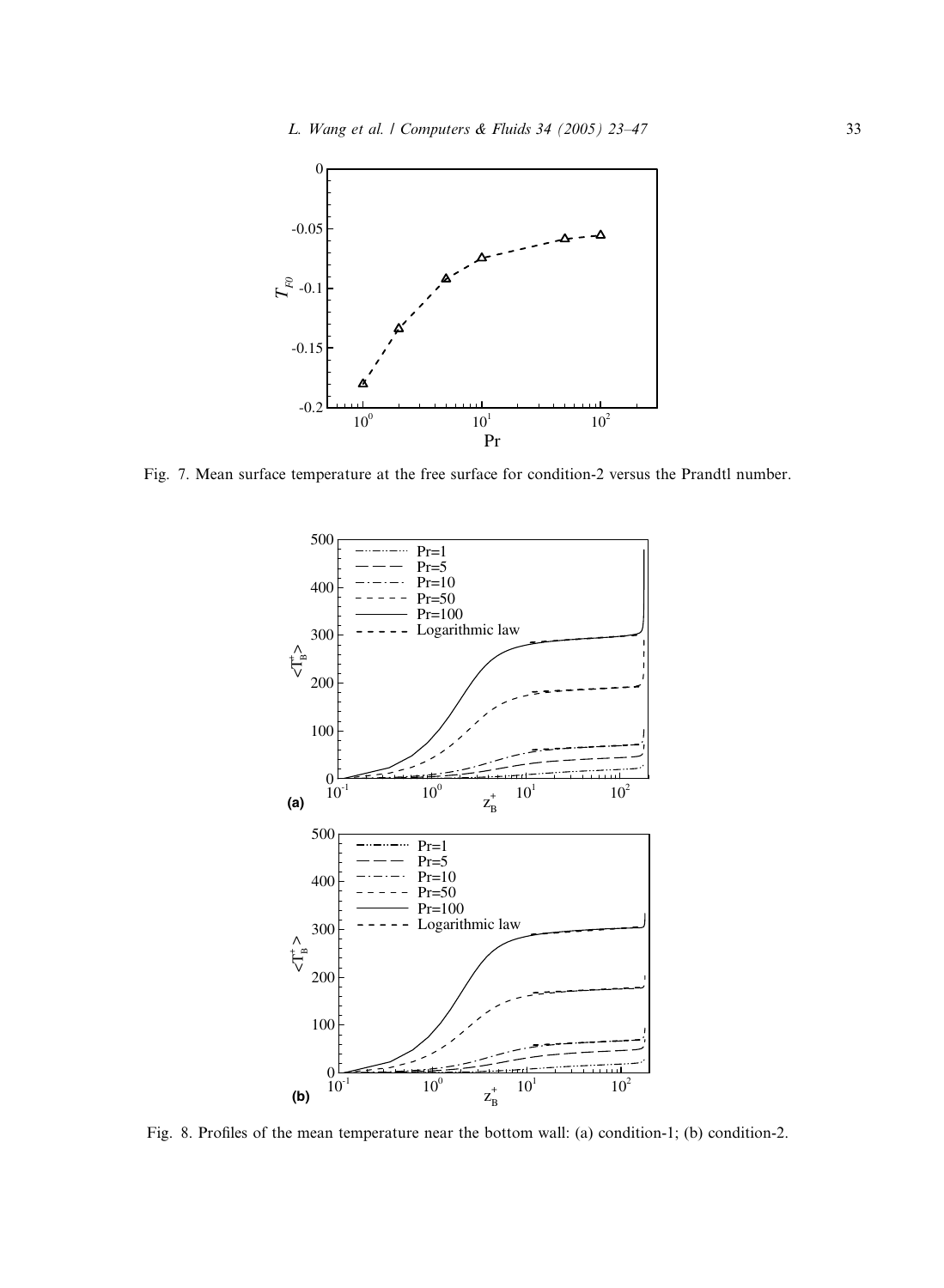where  $1/\alpha$  represents the von Karman constant for the mean temperature profile,  $\beta_1$  and  $\beta_2$  do not vary with  $z_B^+$  but change with the Prandtl number. Kader and Yaglom [39] found  $\alpha = 2.12$ approximately while Kader [40] gave an empirical expression for the function  $\beta_2$  that describes the experimental results in the logarithmic region of the fully turbulent boundary layer. The curve of (10b) is plotted in Fig. 8. The slope of  $\alpha$  is approximately constant for several Pr numbers, almost independent of the Prandtl number. This means that the  $z_{\rm B}^+$ -logarithmic plots of the mean temperature profile near the bottom wall may be nearly parallel for different Pr numbers, which was also confirmed by Kawamura et al. [41,42] based on DNS calculation for two-walled turbulent channel flow with passive heat transfer.

Correspondingly, the profiles of the mean temperature near the free surface are shown in Fig. 9 versus  $z_F^+ = (1 - z)u_\tau/v$  in logarithmic scale. Here, the mean temperature, normalized by the friction temperature, is represented as

$$
\langle T_{\rm F}^+ \rangle = [\langle \overline{T}(z) \rangle - T_{\rm F}^*]/T_{\rm F}^{\tau}
$$
\n(11a)



Fig. 9. Profiles of the mean temperature near the free surface: (a) condition-1; (b) condition-2.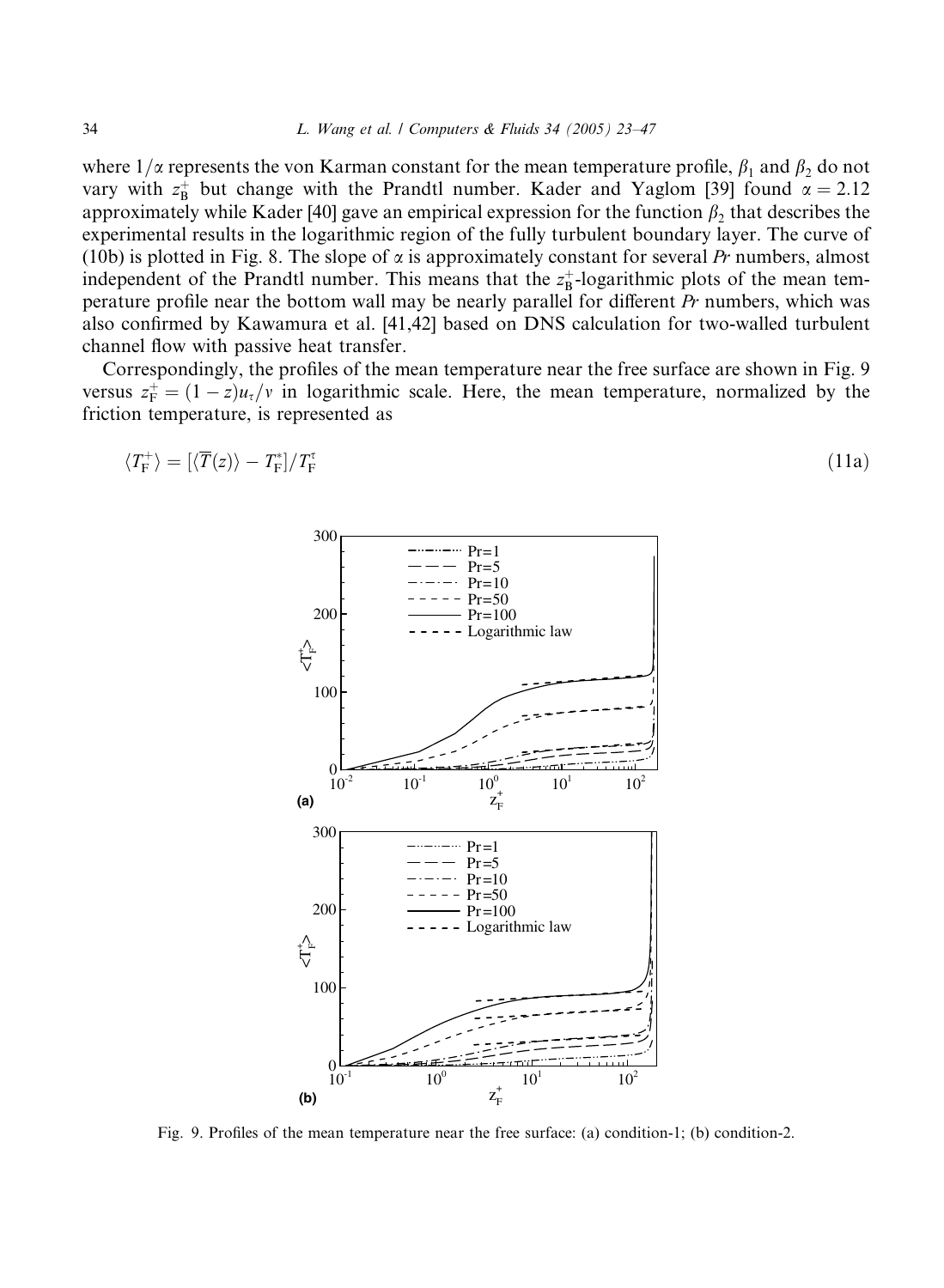where  $T_F^*$  is the temperature at the free surface and is represented as  $T_F^* = T_F = 0$  from Eq. (7) for condition-1 and as  $T_F^* = T_{F0}$  from Fig. 7 for condition-2, and  $T_F^{\tau}$  denotes the friction temperature at the free surface and is defined as

$$
T_{\rm F}^{\tau} = \frac{\kappa}{u_{\tau}} \left| \frac{\partial \langle \overline{T} \rangle}{\partial z} \right|_{z=1} \tag{11b}
$$

Based on the normalization in (11), it is noted that the mean temperature profiles near the free surface for condition-1 (Fig. 9a) and condition-2 (Fig. 9b) are very similar with each other for the same Pr number. Meanwhile, as shown in Fig. 9, the  $z_F^+$ -logarithmic plots of the mean temperature profile in the logarithmic region near the free surface is nearly parallel for different Pr numbers and also behaves as  $\langle T_{\rm F}^+ \rangle = \alpha \ln z_{\rm F}^+ + \beta_3 (Pr)$  which is similar to (10b), where  $\beta_3$  does not vary with  $z_F^+$  but change with *Pr*.

Further, the behavior of the mean temperature fluctuation is analyzed. Fig. 10 shows the profiles of the mean temperature fluctuation normalized by the friction temperature at the bottom



Fig. 10. Profiles of the mean temperature fluctuation: (a) condition-1; (b) condition-2.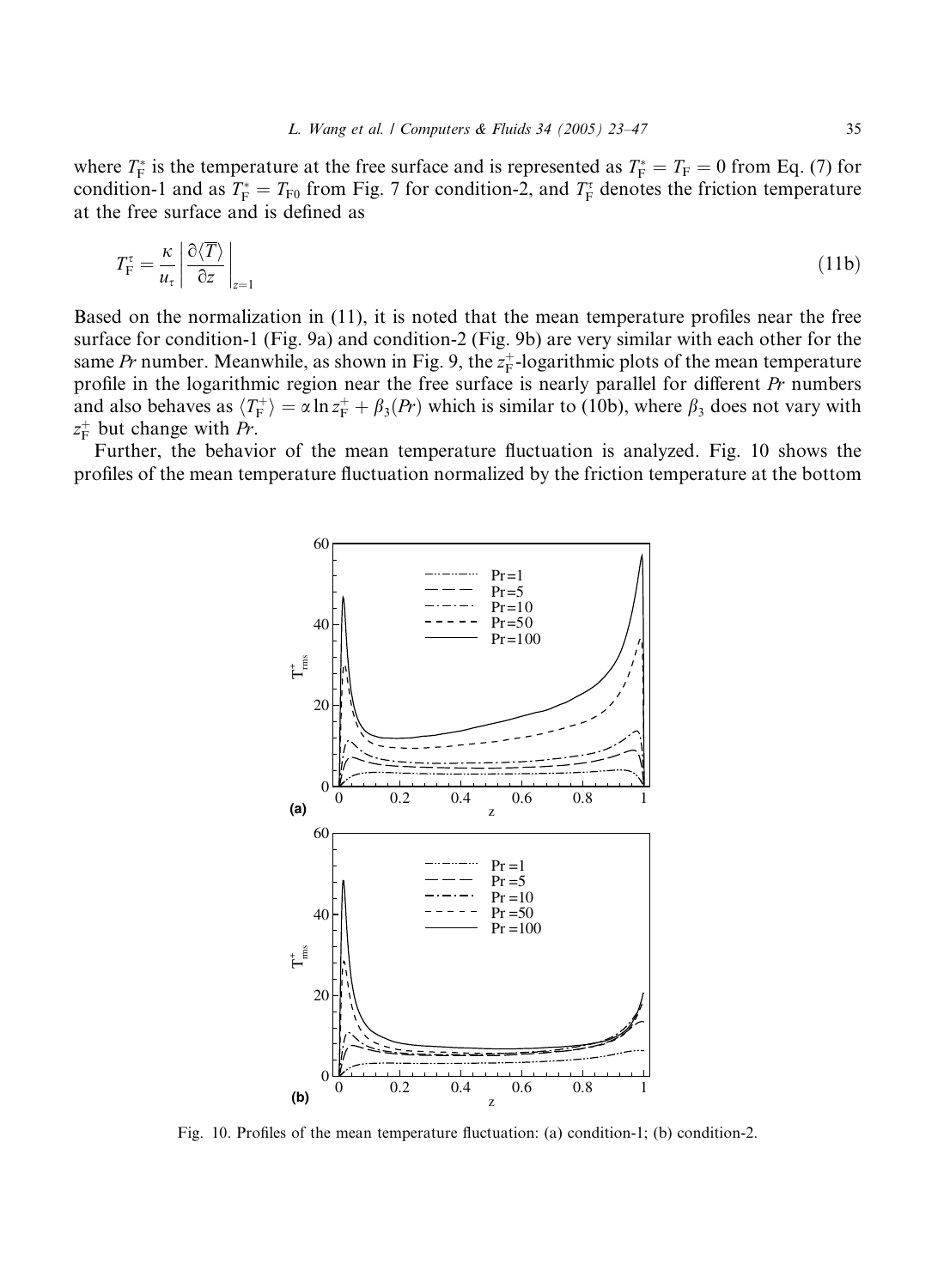wall (i.e.,  $T_{\rm B}^{\rm t}$ ). As shown in Fig. 10a for condition-1, the peak value of the temperature fluctuation near the free surface is higher than that near the bottom wall. As Pr increases, the peak value near the free surface (or near the wall) increases and its position moves towards the free surface (or towards the wall). In the near wall region, the results appear to be in reasonable agreement with those of turbulent two-walled channel flow [25,26]. As the distance from the free surface goes to 0, the temperature fluctuations near the free surface approach to 0 linearly with a slope varying with  $Pr$  as shown in Fig. 10a. However, the temperature fluctuation at the free surface is not 0 in Fig. 10b for condition-2, and its value increases with the increase of Pr.

## 4.3. Thermal statistics

To deal with the Prandtl number dependence of the mean turbulent heat transfer coefficients near the free surface and near the bottom wall, the mean turbulent heat transfer coefficients versus *Pr* are exhibited in Fig. 11. Here, the mean turbulent heat transfer coefficients,  $K_F^+$ , near the free surface, and  $K_B^+$ , near the bottom wall, respectively, are defined as



Fig. 11. Mean turbulent heat transfer coefficients: (a) near the free surface; (b) near the bottom wall.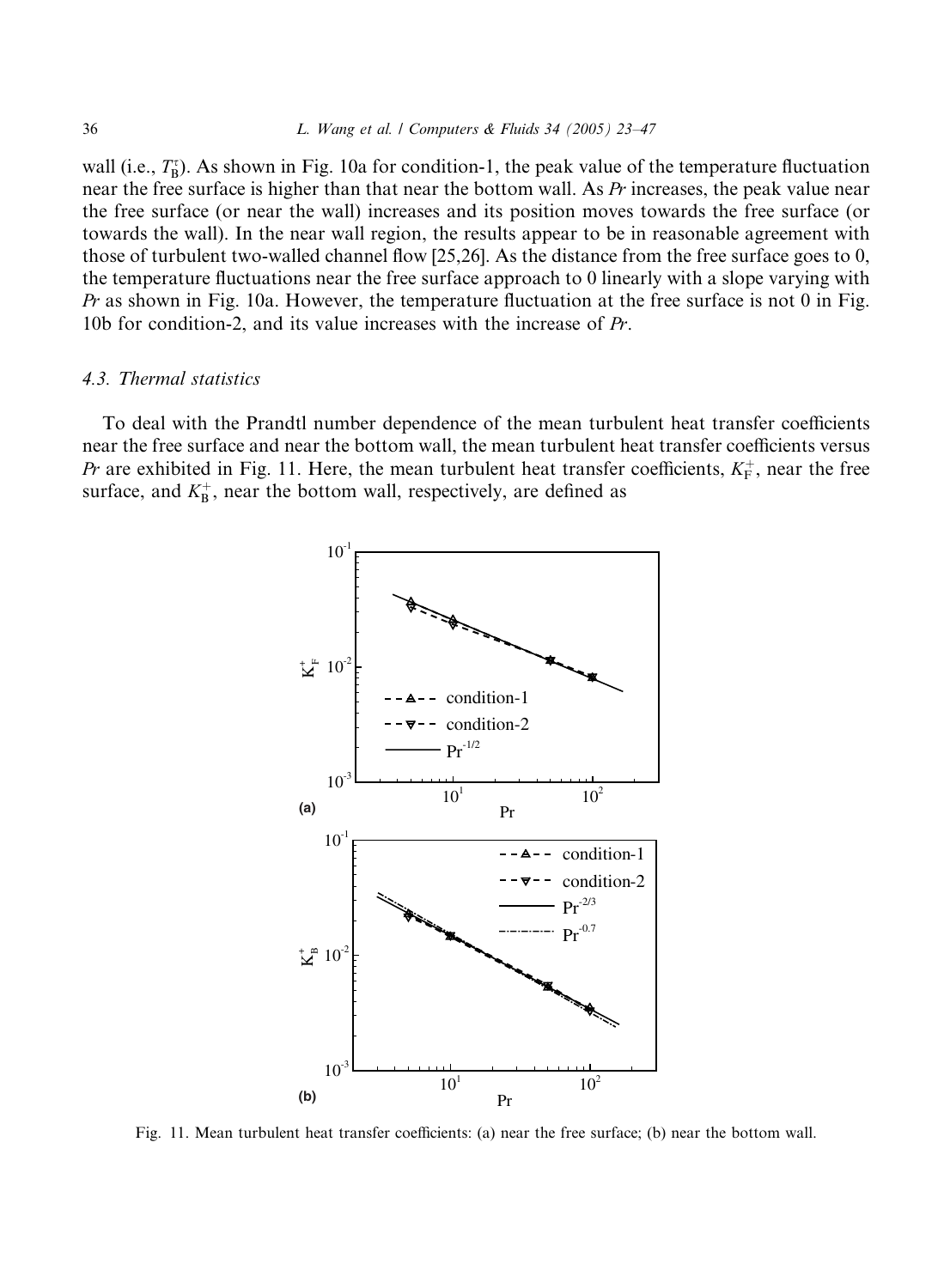L. Wang et al. / Computers & Fluids 34 (2005) 23–47 37

$$
K_{\rm F}^+ = \frac{\kappa}{u_\tau \Delta T_{\rm CF}} \left| \frac{\partial \langle \overline{T} \rangle}{\partial z} \right|_{z=1}, \qquad K_{\rm B}^+ = \frac{\kappa}{u_\tau \Delta T_{\rm CB}} \left| \frac{\partial \langle \overline{T} \rangle}{\partial z} \right|_{z=0} \tag{12}
$$

where  $\Delta T_{\rm CF}$  and  $\Delta T_{\rm CB}$  represent the temperature difference between the core of the channel and the free surface and between the bottom wall and the core of the channel, respectively.

Actually, there have been very few reliable measurements of heat transport in open channel flows in the absence of surface shear [15]. Based on the finding of experiment [3], the mean turbulent heat transfer coefficient near the free surface should vary in proportion to  $Pr^{-0.5}$ , i.e.,  $K_F^+ \sim Pr^{-0.5}$ , in accordance with standard surface renewal model [7]. As shown in Fig. 11a, it is verified numerically that the turbulent heat transfer coefficient near the free surface agrees well with the  $Pr^{-0.5}$  law. On the other hand, Kader and Yaglom [39] suggest the Pr dependence of  $K_B^+$  as  $K_B^+ \sim Pr^{-2/3}$  as  $Pr \to \infty$  for fully developed turbulent wall flow with heat transfer. Shaw and Hanratty [43] found  $K_B^+ \sim Pr^{-0.7}$  from their experiment. As depicted in Fig. 11b, the turbulent heat transfer coefficient  $K_B^+$  near the bottom wall obeys approximately the  $Pr^{-0.7}$  law predicted experimentally [43] and the  $Pr^{-2/3}$  law proposed theoretically [39].

To explore the character of the mean turbulent heat transfer, Figs. 12 and 13 show the profiles of the mean streamwise and vertical turbulent heat fluxes in the vicinity of the free surface for condition-1 and condition-2, respectively. Note that the temperature fluctuation in the turbulent heat fluxes is normalized by the friction temperature at the free surface  $(T_F^{\tau})$ . Near the free surface, the temperature diffusive sublayer thickness becomes thinner with the increase of  $Pr$  in Fig. 6, and the corresponding temperature fluctuation is higher. Thus, as  $Pr$  increases, the heat fluxes by turbulent transport  $\langle u'T' \rangle$  and  $\langle w'T' \rangle$  become increasingly significant in the region near the free surface in Figs. 12 and 13.

Furthermore, considering the shear-free condition (6) and temperature condition (7), i.e., condition-1, the turbulent heat fluxes  $\langle u/T' \rangle$  and  $\langle w/T' \rangle$  can be expanded into power series of  $z_F^+$  in the vicinity of the free surface,

$$
\langle u'T'\rangle = a_1 z_{\rm F}^+ + a_2 z_{\rm F}^{+^2} + \cdots \tag{13a}
$$

$$
\langle w'T'\rangle = b_1 z_{\mathrm{F}}^{+^2} + b_2 z_{\mathrm{F}}^{+^3} + \cdots \tag{13b}
$$

Then, both curves of the linear and square laws with the vertical distance from the free surface,  $z_F^+$ , are plotted in Fig. 12 with logarithmic scales to illustrate the first terms in (13). The turbulent heat fluxes in the streamwise and vertical directions agree well with the leading term behavior in (13) near the free surface, respectively.

Correspondingly, based on the conditions (6) and (8), i.e., condition-2, the turbulent heat fluxes  $\langle u/T' \rangle$  and  $\langle w/T' \rangle$  can be expanded into power series of  $z_F^+$  near the free surface,

$$
\langle u'T' \rangle = c_1 + c_2 z_{\rm F}^+ + \cdots \tag{14a}
$$

$$
\langle w'T'\rangle = d_1 z_{\rm F}^+ + d_2 z_{\rm F}^{+^2} + \cdots \tag{14b}
$$

In Fig. 13a, curve of the linear law with the vertical distance from the free surface is plotted to exhibit the first terms in (14b). From Eq. (14a), it is seen that the streamwise heat flux near the free surface, as shown in Fig. 13b, does not vary with  $z_F^+$  but change with *Pr*.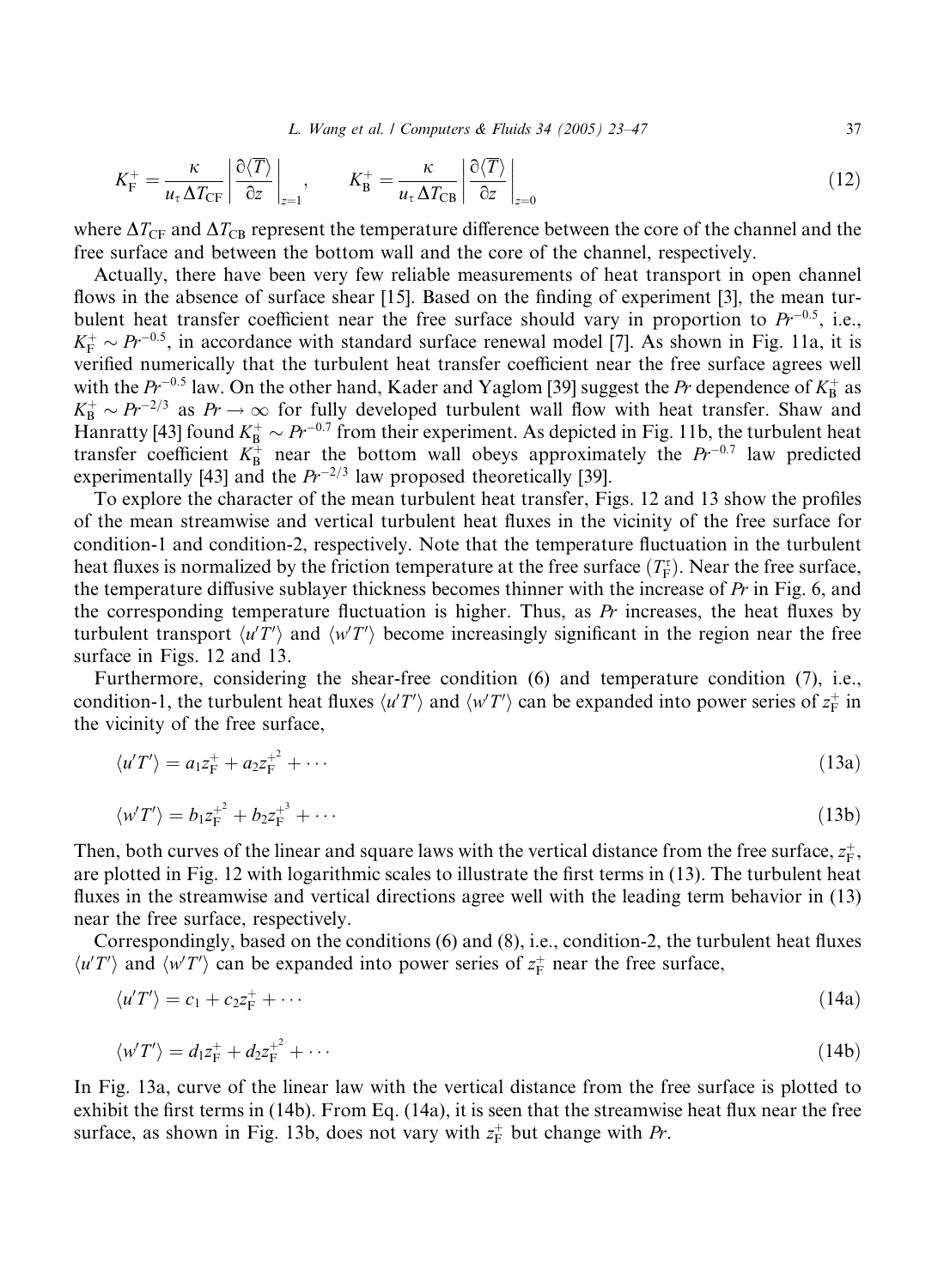

Fig. 12. Mean turbulent heat fluxes near the free surface for condition-1: (a) vertical component; (b) streamwise component.

The profiles of the mean streamwise and vertical turbulent heat fluxes near the bottom wall are shown in Fig. 14. Here, the temperature fluctuation in the turbulent heat fluxes is normalized by the friction temperature at the wall  $(T_{\text{B}}^{\tau})$ . The heat fluxes increase significantly near the wall as the increase of Pr. Similarly, the turbulent heat fluxes  $\langle u'T' \rangle$  and  $\langle w'T' \rangle$  can be also expressed as power series of  $z_B^+$  in the vicinity of wall,

$$
\langle u'T'\rangle = e_1 z_{\mathbf{B}}^{+^2} + e_2 z_{\mathbf{B}}^{+^3} + \cdots \tag{15a}
$$

$$
\langle w'T'\rangle = g_1 z_{\mathbf{B}}^{+3} + g_2 z_{\mathbf{B}}^{+4} + \cdots \tag{15b}
$$

Fig. 14 also depicts the curves of the square and cubic laws with  $z_B^+$  to exhibit the first terms in (15). Although the effect of the free surface appears, it is evident that the turbulent heat fluxes are still in good agreement with the leading term character in (15) in the vicinity of the wall.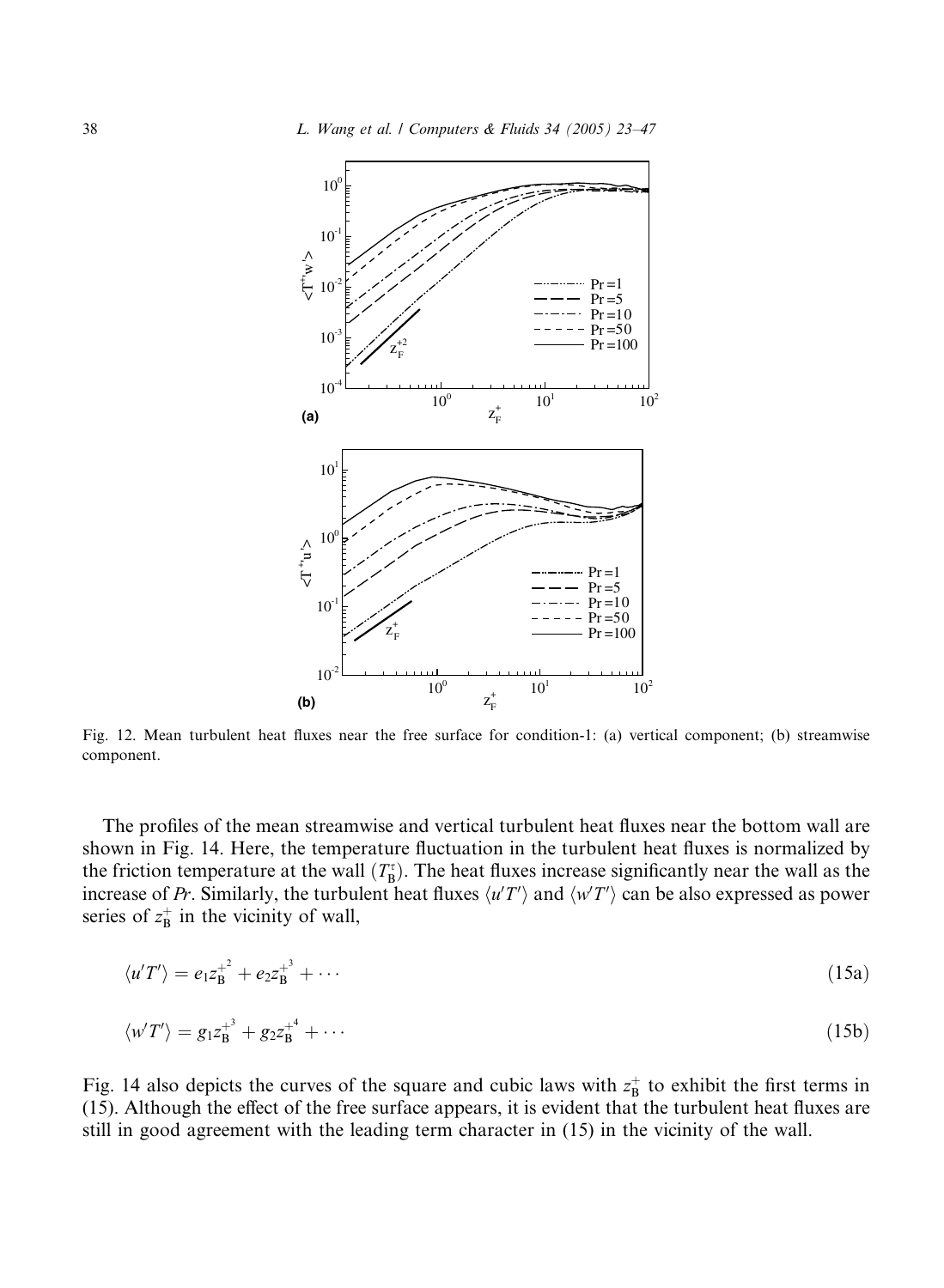

Fig. 13. Mean turbulent heat fluxes near the free surface for condition-2: (a) vertical component; (b) streamwise component.

# 4.4. Structures based on the velocity and temperature fluctuations

To explore the processes involved in the transport of heat at the free surface, it is needed to investigate the velocity and temperature fluctuations. It is evident that the heat flux at the free surface will vary spatially and temporally, its structure being determined by the velocity and temperature fields. It is known that eruption process of fluid from the bottom wall region usually retains their coherence in the sequence of convecting toward the free surface [6–8]. To understand these events near the free surface and indicate the activity of the turbulence near the free surface, both velocity and vorticity fields are discussed. Fig. 15a shows a top view of the contours of the vertical velocity fluctuation close to the free surface at  $z_F^+ = 0.1$  approximately. The upward process eventually reaches the free surface as so-called ''splatting events'' and corresponds to the positive vertical velocity (solid lines) in Fig. 15a. Meanwhile, continuity requires antisplatting or descending motions from the surface. Thus, antisplatting events are usually encountered on the free surface and correspond to the negative vertical velocity (dashed lines) in Fig. 15a.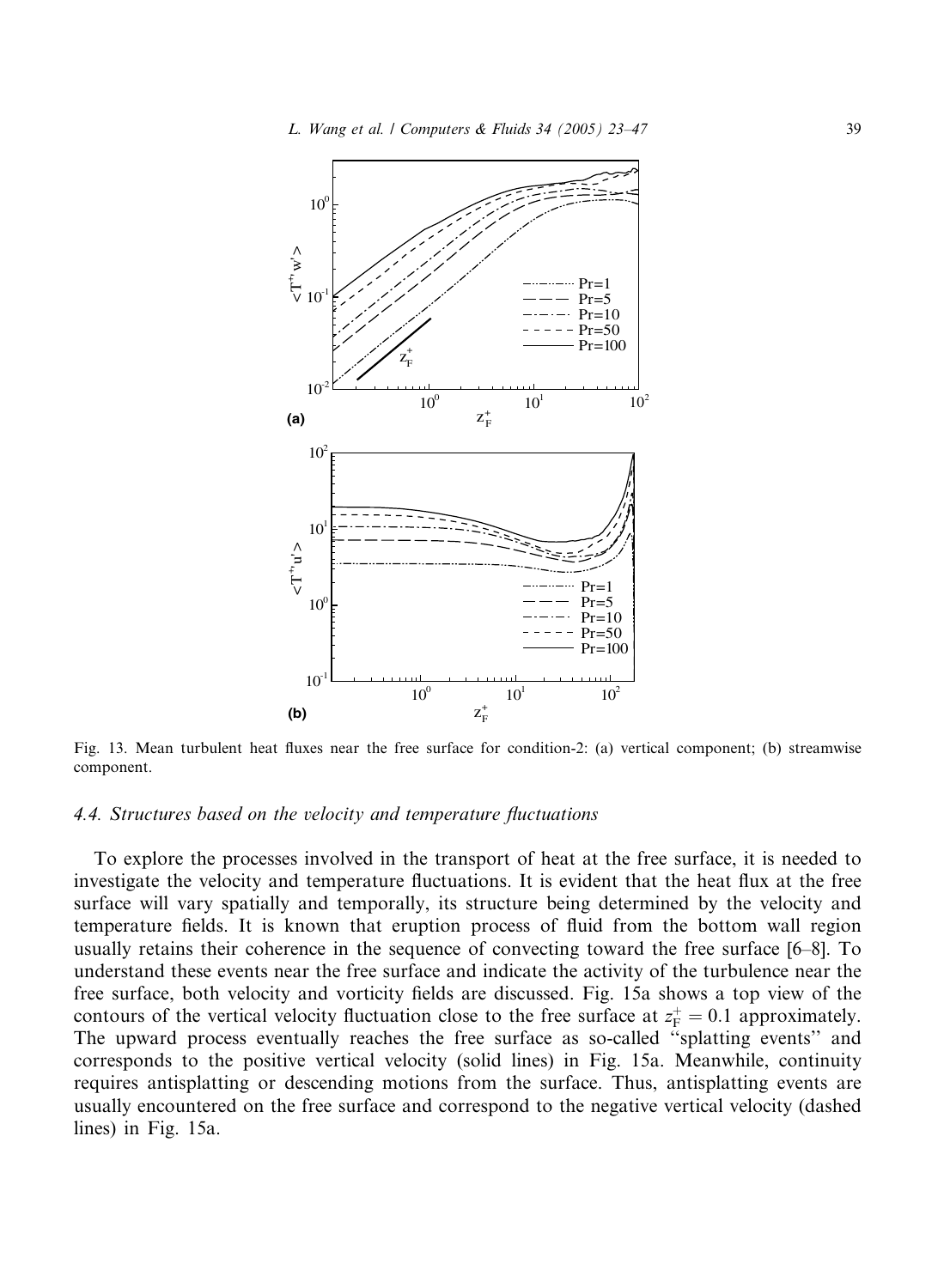

Fig. 14. Mean turbulent heat fluxes near the bottom wall: (a) vertical component; (b) streamwise component.

To clearly depict the regions of the splatting and antisplatting events, a local region marked by a solid-line square in Fig. 15a is chosen. Fig. 15b and c shows the enlarged patterns for the contours of the vertical velocity fluctuation and the vectors based on the streamwise and spanwise velocity fluctuations in the local region. Fig. 15b corresponds to the region of the splatting events, where the diverged velocity vectors with a positively large vertical velocity fluctuation are observed on the free surface. This structure contributes to the intercomponent energy transfer from vertical to the free surface parallel direction by pressure–strain effects. Fig. 15c exhibits the region of the antisplatting events, where the converged velocity vectors with a negatively large vertical velocity fluctuation are displayed. The splatting and antisplatting events play as an important role for the turbulent energy transfer between the vertical direction and the free surface parallel direction.

To demonstrate the structure in the regions of the splatting and antisplatting events, Fig. 16a shows the streamwise vorticity contours and the velocity vectors in the spanwise-vertical (i.e.,  $y-z$ ) plane along the line AB indicated in Fig. 15a. It clearly demonstrates that the organized structure near the free surface represents as ''dipole vorticity'', where two vortices are aligned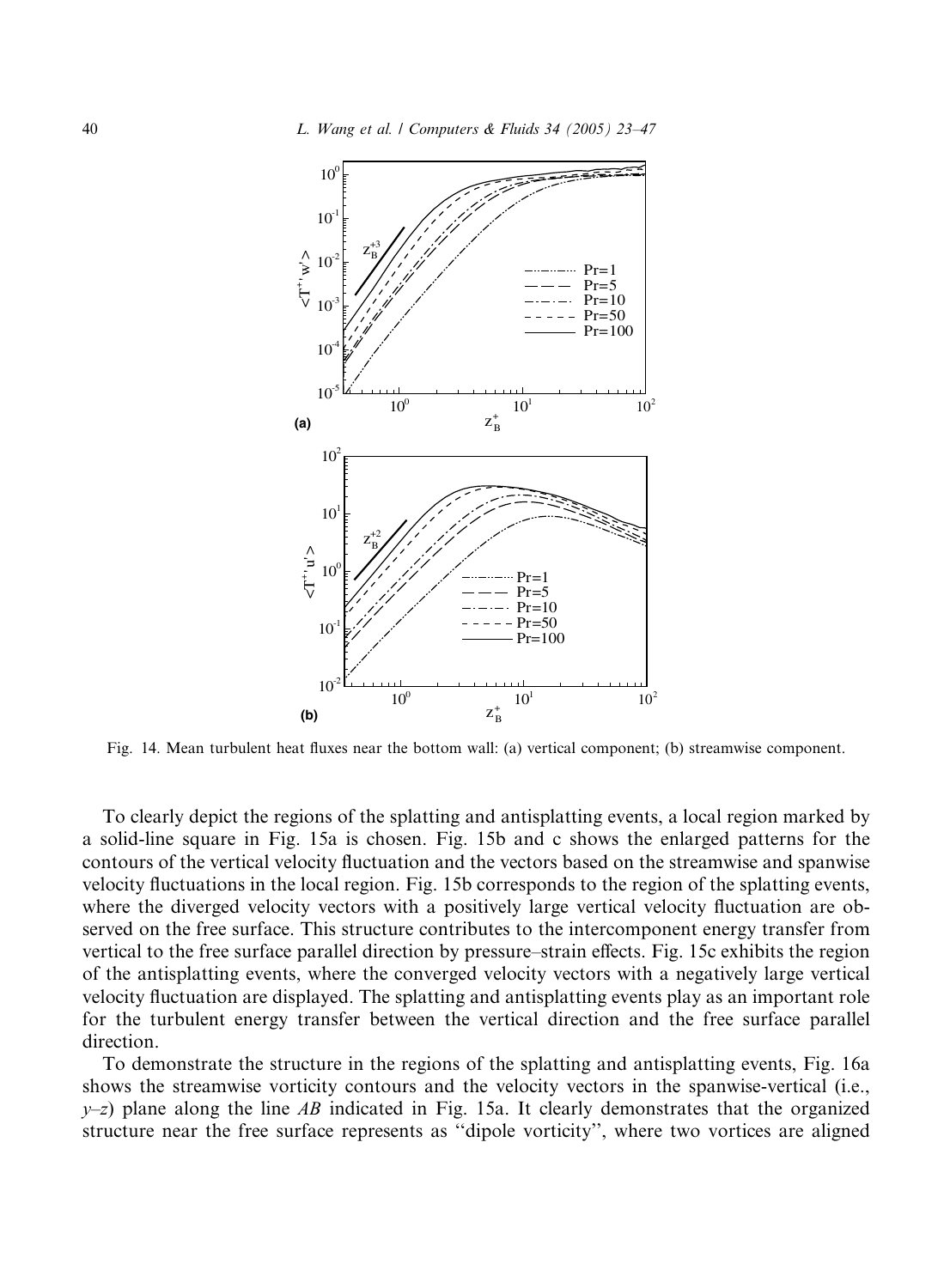

Fig. 15. Patterns of the instantaneous velocity fluctuations: (a) w' contours at  $z_F^+ = 0.1$ ; (b) w' contours (upper) and  $u' - v'$  vectors (lower) in the splatting region; (c) w' contours (upper) and  $u' - v'$  vectors (lower) in the antisplatting region. Here,  $u'$ ,  $v'$  and  $w'$  represent the velocity fluctuations in the streamwise, spanwise and vertical directions.

along the streamwise direction. The vertical velocity fluctuation is quite large between both the vortices, and the positively large vertical velocity region corresponds to the splatting zone in Fig. 15b.

Based on the structure visualized in Fig. 16a, a sketch of the dynamics of the splattings is simply depicted in Fig. 16b. It can be proposed that the splattings are the result of the complicated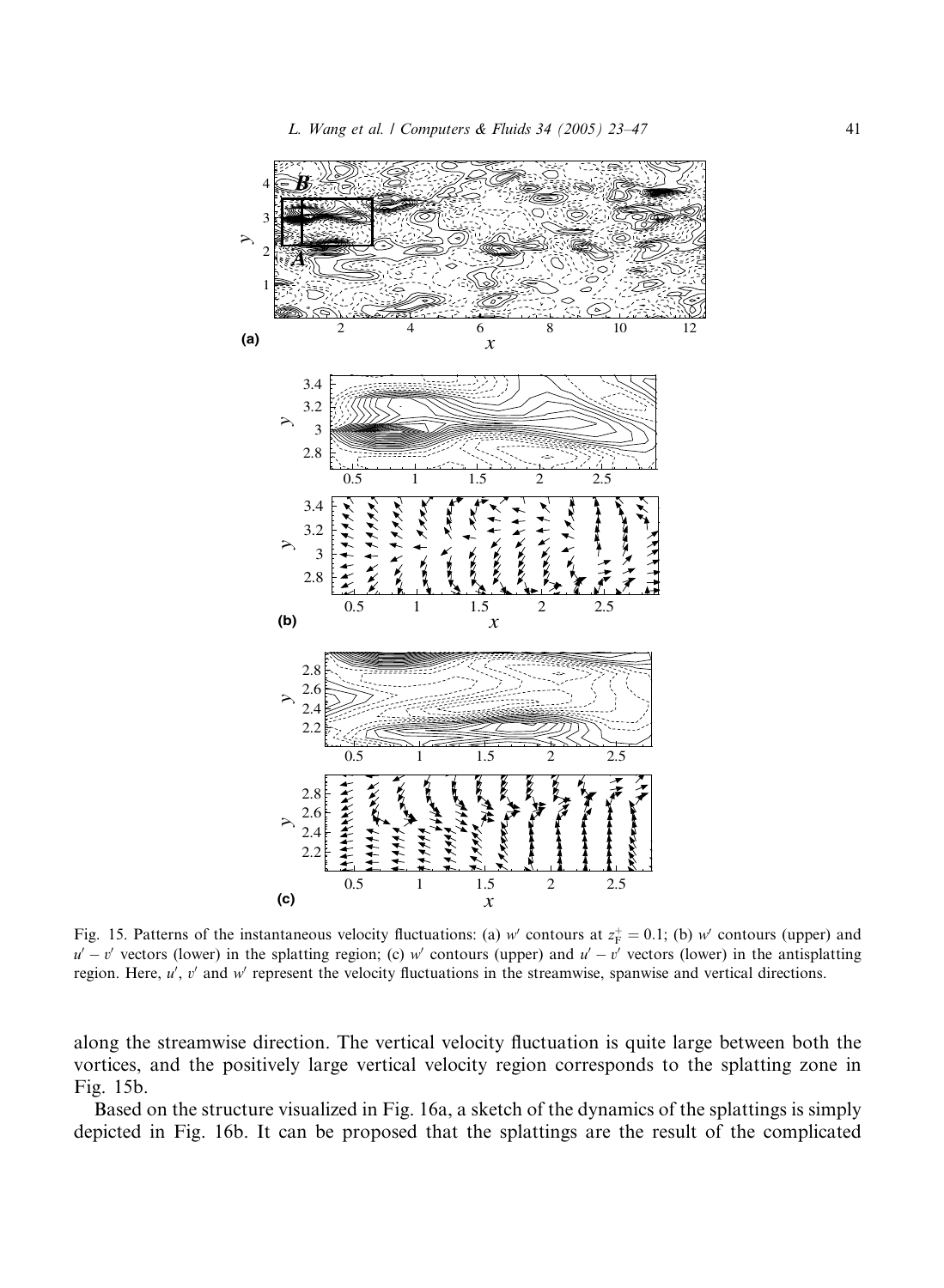

Fig. 16. Organized structure near the free surface: (a) streamwise vorticity contours (upper) and  $v' - w'$  vectors (lower); (b) sketch of the organized structure.

interaction between the streamwise vortices. As the vortices are mainly aligned the streamwise direction, therefore the structures hardly transfer turbulence energy to the streamwise direction, which was confirmed based on the turbulent budget analysis [38]. The organized structure near the free surface usually corresponds to the surface renewal motion [3], patchy structure [7], and hairpin-like eddies near the free surface [15]. The splatting can replace the free surface fluid with fluid from the bulk due to the rotating motion of the vortices, corresponding to the upward flow as shown in Fig. 16. In addition, when heat transfer is considered, the heat can be transported from the wall toward the free surface due to the upward flow. Thus the upward fluid elements carry them with the higher temperatures associated with the subsurface flow, and must therefore be significantly warmer than the average surface temperature to form the so-called ''hot spots'' [15]. Therefore, it can be suggested that the splatting events should correspond to the hot spots near the free surface.

The instantaneous temperature fluctuation near the free surface in a cross plane  $y-z_F^+$  at  $Pr = 1$ , 10 and 100 are shown in Fig. 17 for condition-1. The high- and low-temperature streaks are visualized in the region near the free surface. The structure scale of the temperature fluctuation decreases with the increase of  $Pr$ , and these structures spread over the region near the free surface. Correspondingly, Fig. 18 shows the instantaneous temperature fluctuation near the free surface in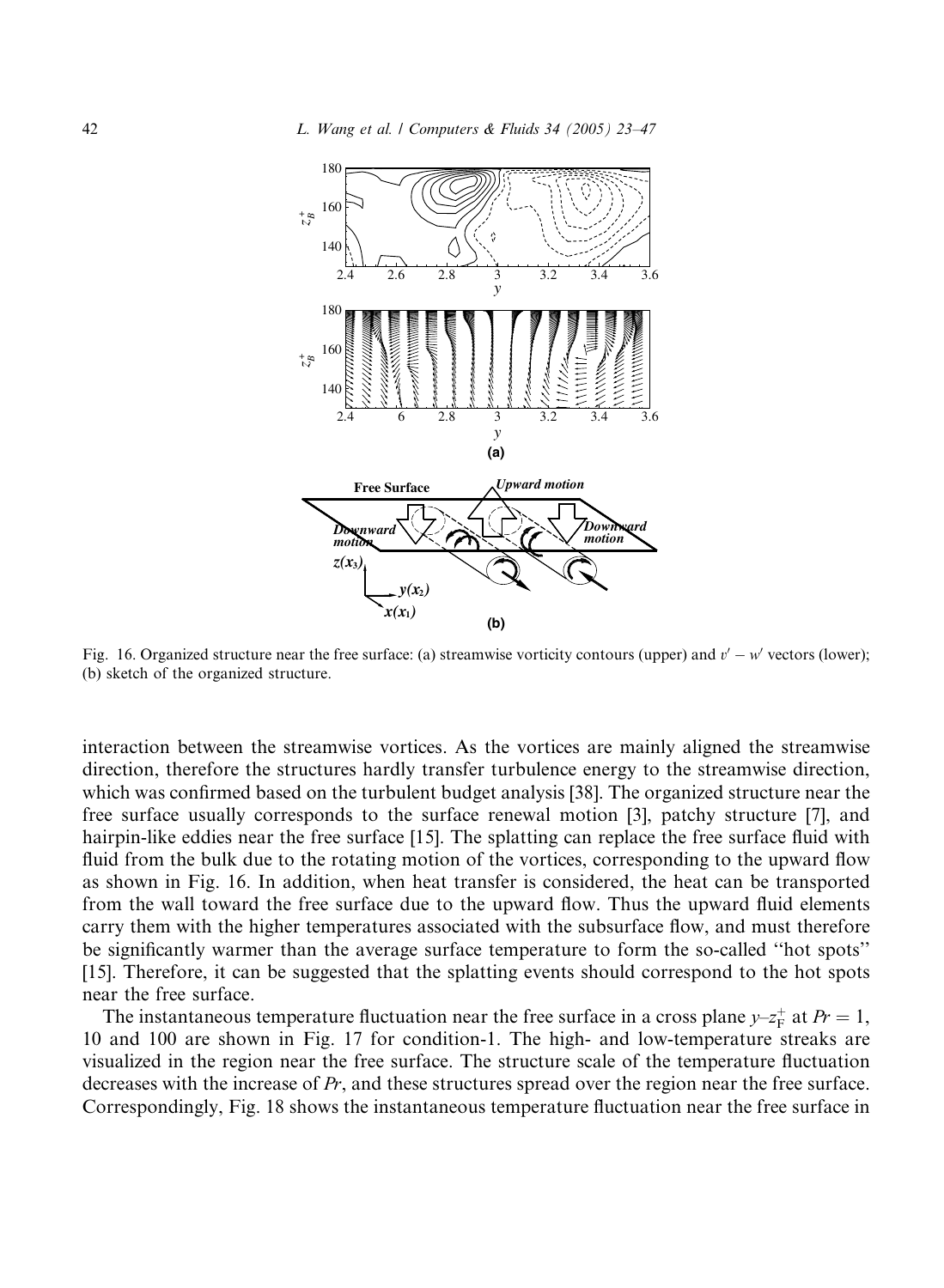

Fig. 17. Contours of the instantaneous temperature fluctuation near the free surface in a cross plane for condition-1: (a)  $Pr = 1$ ; (b)  $Pr = 10$ ; (c)  $Pr = 100$ .

a cross plane  $y-z_F^+$  at  $Pr = 1$ , 10 and 100 for condition-2. The corresponding high- and lowtemperature streaks are observed in the region near the free surface. The structure scale of the temperature fluctuation over the region also decreases with the increase of  $Pr$ . The temperature fluctuation contours end at the free surface in Fig. 18 because of the effect of the boundary condition at the free surface.

By viewing the structures in Figs. 17 and 18, it can be understood that these organized streaks of the temperature fluctuation are closely related with the structure of turbulence near the free surface, which are also connected with bursting processes near the wall. The temperature field is affected by both the free surface and bursting processes from the wall, and the organized streaks of the temperature fluctuation spread over the viscous sublayer and surfaceinfluenced layer [22,25]. It is reasonably believable that the surface-influenced layer may play an important role in thermal transfer near the free surface and the anisotropy of the turbulence and the intercomponent energy transfer mainly happen within the surface-influenced layer.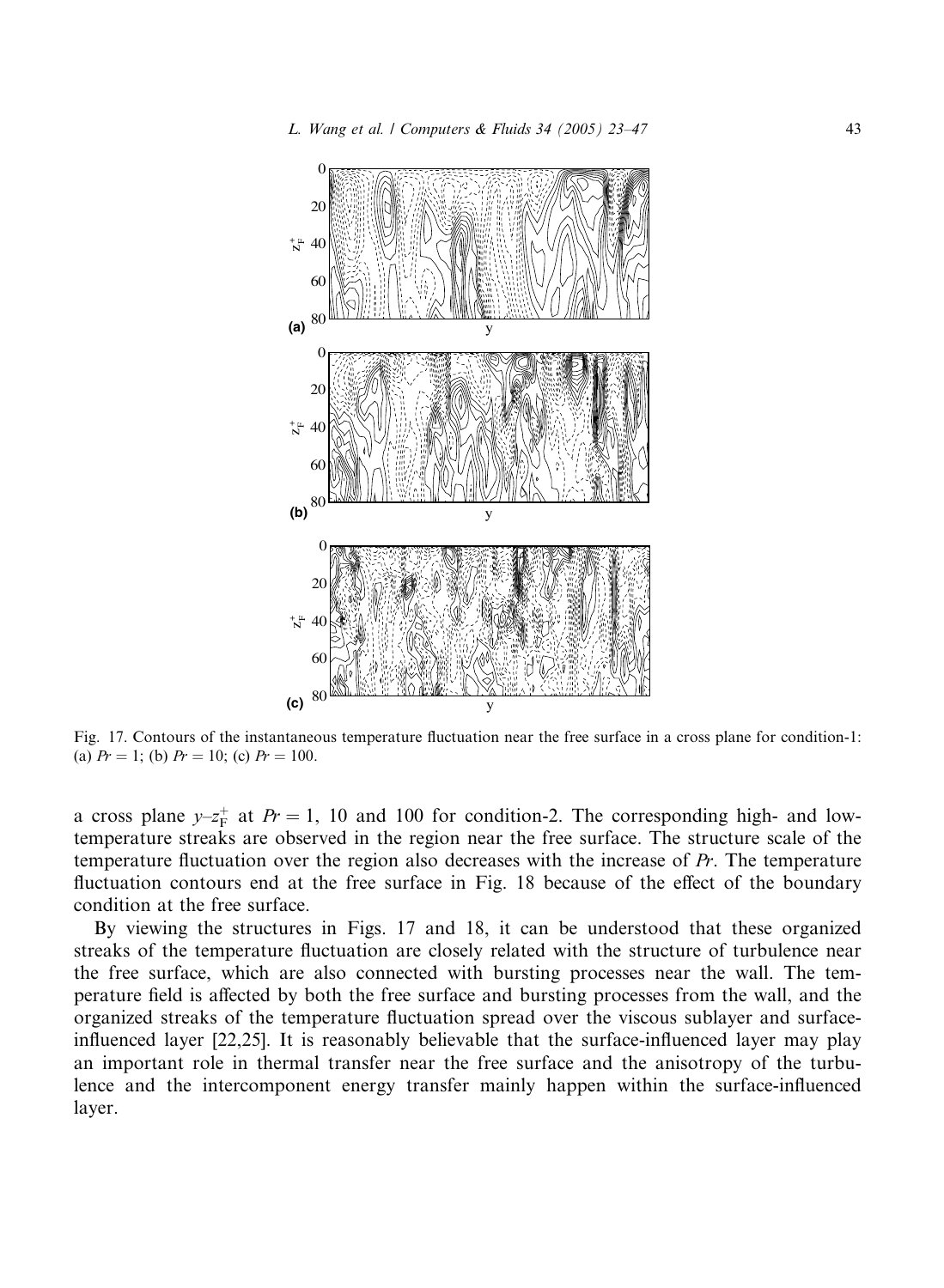

Fig. 18. Contours of the instantaneous temperature fluctuation near the free surface in a cross plane for condition-2: (a)  $Pr = 1$ ; (b)  $Pr = 10$ ; (c)  $Pr = 100$ .

# 5. Concluding remarks

Large eddy simulation of fully developed turbulent open channel flow with heat transfer is performed with two typical temperature boundary conditions at the free surface. The decisive validation of the present approach has been achieved by comparing our calculated results with some available computational, theoretical and experimental results, in particular for high-Prandtlnumber flow. The behavior of heat transfer in the turbulent open channel flow for different temperature boundary conditions is analyzed.

The profiles of the mean temperature and its fluctuation near the free surface and the bottom wall have been examined for different Pr numbers. There exists a buffer layer followed by a logarithmic region in the mean temperature profiles, and the plots of the mean temperature profiles in the logarithmic region may be nearly parallel for different  $Pr$  numbers. The temperature fluctuation in the near regions of the free surface and the wall is strengthened with the increase of Pr. The mean diffusive sublayer thickness and turbulent heat transfer coefficient  $K_B^+$  in the vicinity of the bottom wall behave like  $Pr^{-1/3}$  and  $Pr^{-2/3}$  as predicted theoretically [39], or approximately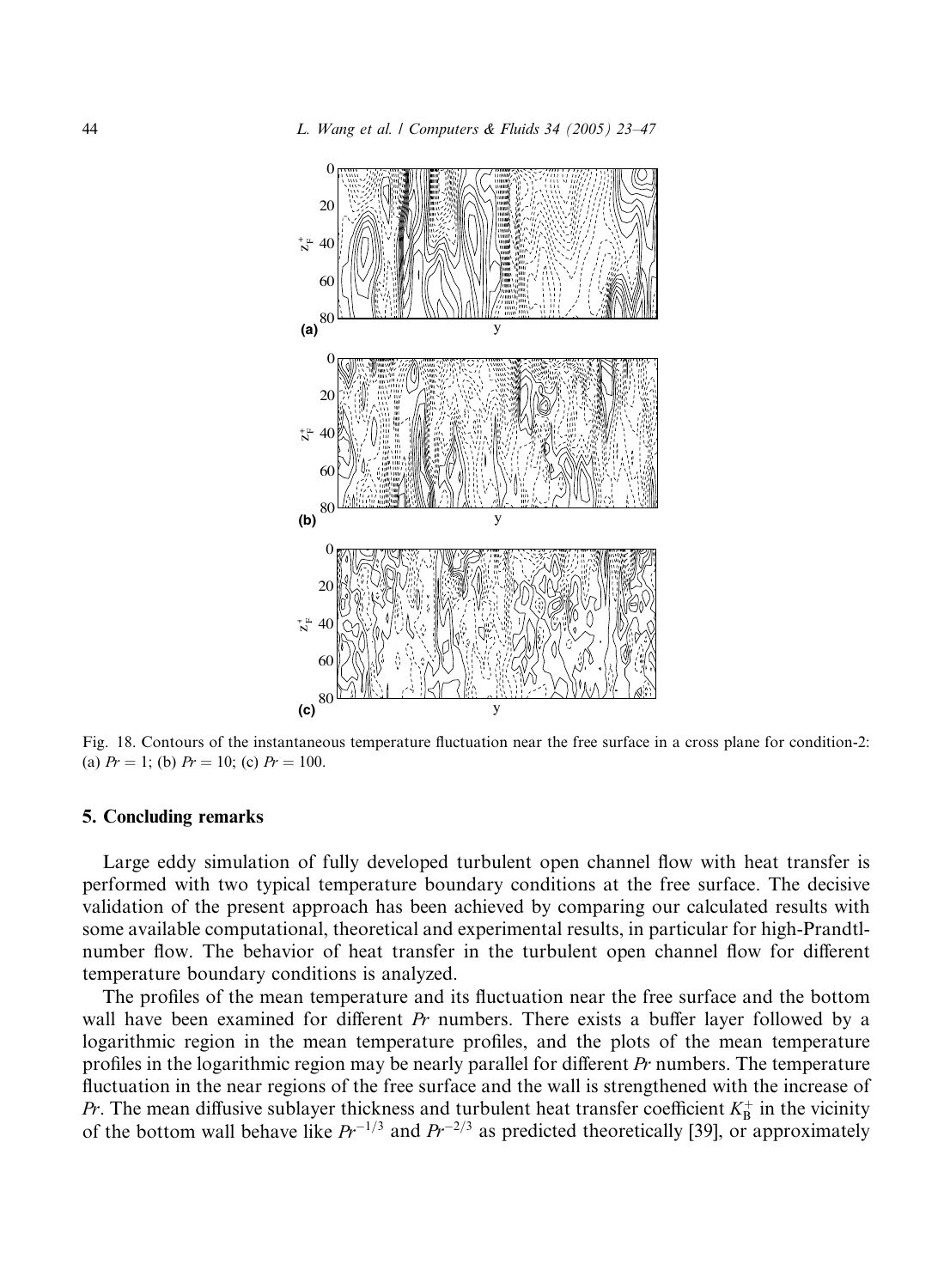like  $Pr^{-0.3}$  and  $Pr^{-0.7}$  as found experimentally [43]. Correspondingly, the mean turbulent heat transfer coefficient  $K_F^+$  near the free surface varies as  $Pr^{-0.5}$ , in accordance with experimental finding [3] and standard surface renewal model [7]. It is verified that the mean streamwise and vertical turbulent heat fluxes vary in the manners of  $z_F^+$  and  $z_F^+$  for condition-1 as well as of  $z_F^+$  and  $z_F^+$  for condition-2, respectively, near the free surface, and in the manners of  $z_B^{+2}$  and  $z_B^{+3}$  near the bottom wall. Based on the structures of the instantaneous velocity and temperature fluctuations, it is demonstrated that the splatting and antisplatting events play as an important role for the turbulent energy transfer between the vertical direction and the free surface parallel direction. The presence of dipole streamwise vorticies is numerically verified. These vorticies contribute to the surface renewal at the free surface, control heat transfer, and induce strong anisotropic turbulent flow near the free surface.

## Acknowledgements

This work was supported by the National Science Fund for Distinguished Scholars (no. 10125210), the China NKBRSF Project (no. 2001CB409600), the Hundred-Talent Programme of the Chinese Academy of Sciences, and Specialized Research Fund for the Doctoral Program of Higher Education (no. 20020358013).

#### References

- [1] Nakagawa H, Nezu I. Structure of space–time correlations of bursting phenomena in open-channel flow. J Fluid Mech 1981;104:1–43.
- [2] Komori S, Ueda H, Fumimaru O, Mizushina T. Turbulence structure and transport mechanism at a free surface in an open channel flow. Int J Heat Mass Transfer 1982;25:513–23.
- [3] Komori S, Murakami Y, Ueda H. The relationship between surface-renewal and bursting motions in an openchannel. J Fluid Mech 1989;203:103–23.
- [4] Komori S, Nagaosa R, Muramami Y. Turbulence structure and mass transfer across a sheared air–water interface in wind driven turbulence. J Fluid Mech 1993;249:161–83.
- [5] Kumar S, Gupta R, Banerjee S. An experimental investigation of the characteristics of free-surface turbulence in channel flow. Phys Fluids 1998;10:437–56.
- [6] Rashidi M, Banerjee S. Turbulence structure in free surface flows. Phys Fluids 1988;31:2491–503.
- [7] Rashidi M, Hetstroni G, Banerjee S. Mechanisms of heat and mass transport at gas–liquid interfaces. Int J Heat Mass Transfer 1991;34:1799–805.
- [8] Rashidi M. Burst-interface interactions in free surface turbulent flows. Phys Fluids 1997;9:3485–501.
- [9] Volino RJ, Smith GB. Use of simultaneous IR temperature measurements and DPIV to investigate thermal plumes in a thick layer colled from above. Exp Fluids 1999;27:70–8.
- [10] Komori S, Nagaosa R, Murakami Y, Chiba S, Ishii K, Kuwahara K. Direct numerical simulation of threedimensional open-channel flow with zero-shear gas–liquid interface. Phys Fluids 1993;5:115–25.
- [11] Pan Y, Banerjee S. A numerical study of free-surface turbulence in channel flow. Phys Fluids 1995;7:1649–64.
- [12] Lombardi P, De Angelis V, Banerjee S. Direct numerical simulation of near-interface turbulence in coupled gas– liquid flow. Phys Fluids 1996;8:1643–65.
- [13] Tsai W-T. A numerical study of the evolution and structure of a turbulent shear layer under a free surface. J Fluid Mech 1998;354:239–76.
- [14] Nagaosa R. Direct numerical simulation of vortex structures and turbulent scalar transfer across a free surface in a fully developed turbulence. Phys Fluids 1999;11:1581–95.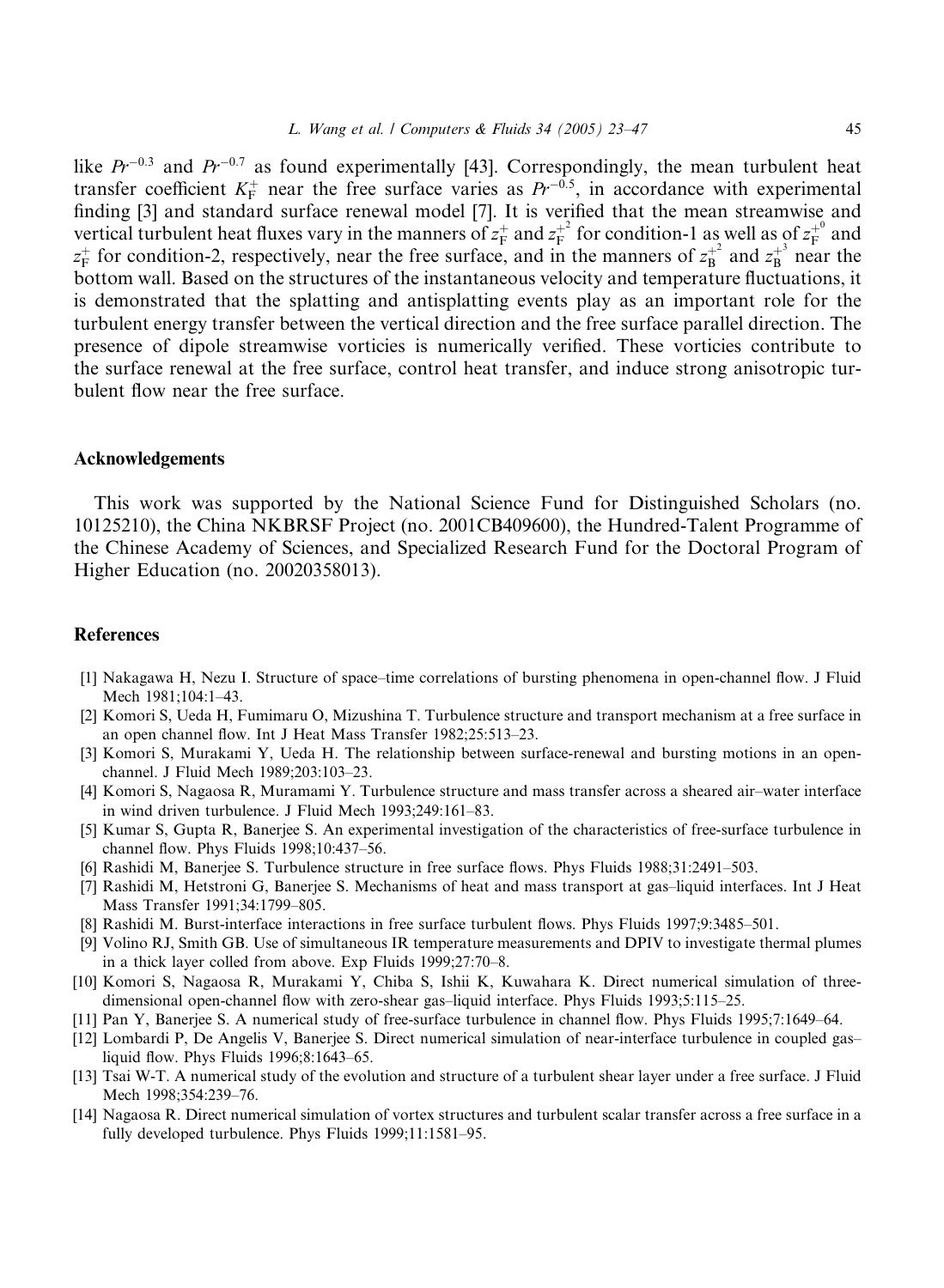- [15] Handler RA, Saylor JR, Leighton RI, Rovelstad AL. Transport of a passive scalar at a shear-free boundary in fully developed turbulent open channel flow. Phys Fluids 1999;11:2607–25.
- [16] Shen L, Triantafyllou GS, Yue DKP. Mixing of a passive scalar near a free surface. Phys Fluids 2001;13:913– 26.
- [17] Shen L, Zhang X, Yue DKP, Triantafyllou GS. The surface layer for free-surface turbulent flows. J Fluid Mech 1999;386:167–212.
- [18] Germano M, Piomelli U, Moin P, Cabot W. A dynamic subgrid-scale eddy viscosity model. Phys Fluids 1991;3:1760–5.
- [19] Smagorinsky J. General circulation experiments with the primitive equations. I. The basic experiment. Mon Wea Rev 1963;91:99–165.
- [20] Wang W-P, Pletcher RH. On the large eddy simulation of a turbulent channel flow with significant heat transfer. Phys Fluids 1996;8:3354–66.
- [21] Zang Y, Street RL, Koseff JR. A dynamic mixed subgrid-scale model and its application to turbulent recirculating flows. Phys Fluids 1993;5:3186–96.
- [22] Calmet I, Magnaudet J. Large-eddy simulation of high-Schmidt number mass transfer in a turbulent channel flow. Phys Fluids 1997;9:438–55.
- [23] Liu NY, Lu XY, Zhuang LX. A new dynamic subgrid-scale model for the large eddy simulation of stratified turbulent flows. Sci China A 2000;43:391–9.
- [24] Zhong FQ, Liu NS, Lu XY, Zhuang LX. An improved dynamic subgrid-scale model for the large eddy simulation of stratified channel flow. Sci China A 2002;45:888–99.
- [25] Dong YH, Lu XY, Zhuang LX. An investigation of Prandtl number effects on turbulent heat transfer in channel flows by large eddy simulation. Acta Mech 2002;159:39–51.
- [26] Dong YH, Lu XY, Zhuang LX. Large eddy simulation of turbulent channel flow with mass transfer at high-Schmidt numbers. Int J Heat Mass Transfer 2003;46:1529–39.
- [27] Salvetti MV, Zang Y, Street RL, Banerjee S. Large-eddy simulation of free-surface decaying turbulence with dynamic subgrid-scale models. Phys Fluids 1997;9:2405–19.
- [28] Calmet I, Magnaudet J. Statistical structure of high-Reynolds-number turbulence close to the free surface of an open-channel flow. J Fluid Mech 2003;474:355–78.
- [29] Kim J, Moin P. Application of fractional-step method to incompressible Navier–Stokes equations. J Comput Phys 1985;59:308–23.
- [30] Verzicco R, Orlandi P. A finite-difference scheme for three-dimensional incompressible flows in cylindrical coordinates. J Comput Phys 1996;123:402–14.
- [31] Verzicco R, Camussi R. Prandtl number effects in convective turbulence. J Fluid Mech 1999;383:55–73.
- [32] Moin P, Kim J. Numerical investigation of turbulent channel flow. J Fluid Mech 1982;118:341–77.
- [33] Na Y, Papavassiliou DV, Hanratty TJ. Use of direct numerical simulation to study the effect of Prandtl number on temperature fields. Int J Heat Fluid Flow 1999;20:187–95.
- [34] Nagano Y, Shimada M. Development of a two-equation heat transfer model based on direct simulations of turbulent flows with different Prandtl numbers. Phys Fluids 1996;8:3379–402.
- [35] Hsu CT, Lu XY, Kwan MK. LES and RANS studies of oscillating flows over a flat plate. ASCE J Engng Mech 2000;126:186–93.
- [36] Wang L, Lu XY. An investigation of turbulent oscillatory heat transfer in channel flows by large eddy simulation. Int J Heat Mass Transfer 2004;47:2161–72.
- [37] Dong YH, Lu XY. Large eddy simulation of a thermally stratified turbulent channel flow with temperature oscillation on the wall. Int J Heat Mass Transfer 2004;47:2109–22.
- [38] Nagaosa R, Saito T. Turbulence structure and scalar transfer in stratified free-surface flows. AIChE J 1997;43:2393–404.
- [39] Kader BA, Yaglom AM. Heat and mass transfer laws for fully turbulent wall flows. Int J Heat Mass Transfer 1972;15:2329–42.
- [40] Kader BA. Temperature and concentration profiles in fully turbulent boundary layers. Int J Heat Mass Transfer 1981;24:1541–5.
- [41] Kawamura H, Ohsaka K, Abe H, Yamamoto K. DNS of turbulent heat transfer in channel flow with low to medium-high Prandtl number fluid. Int J Heat Fluid Flow 1998;19:482–91.